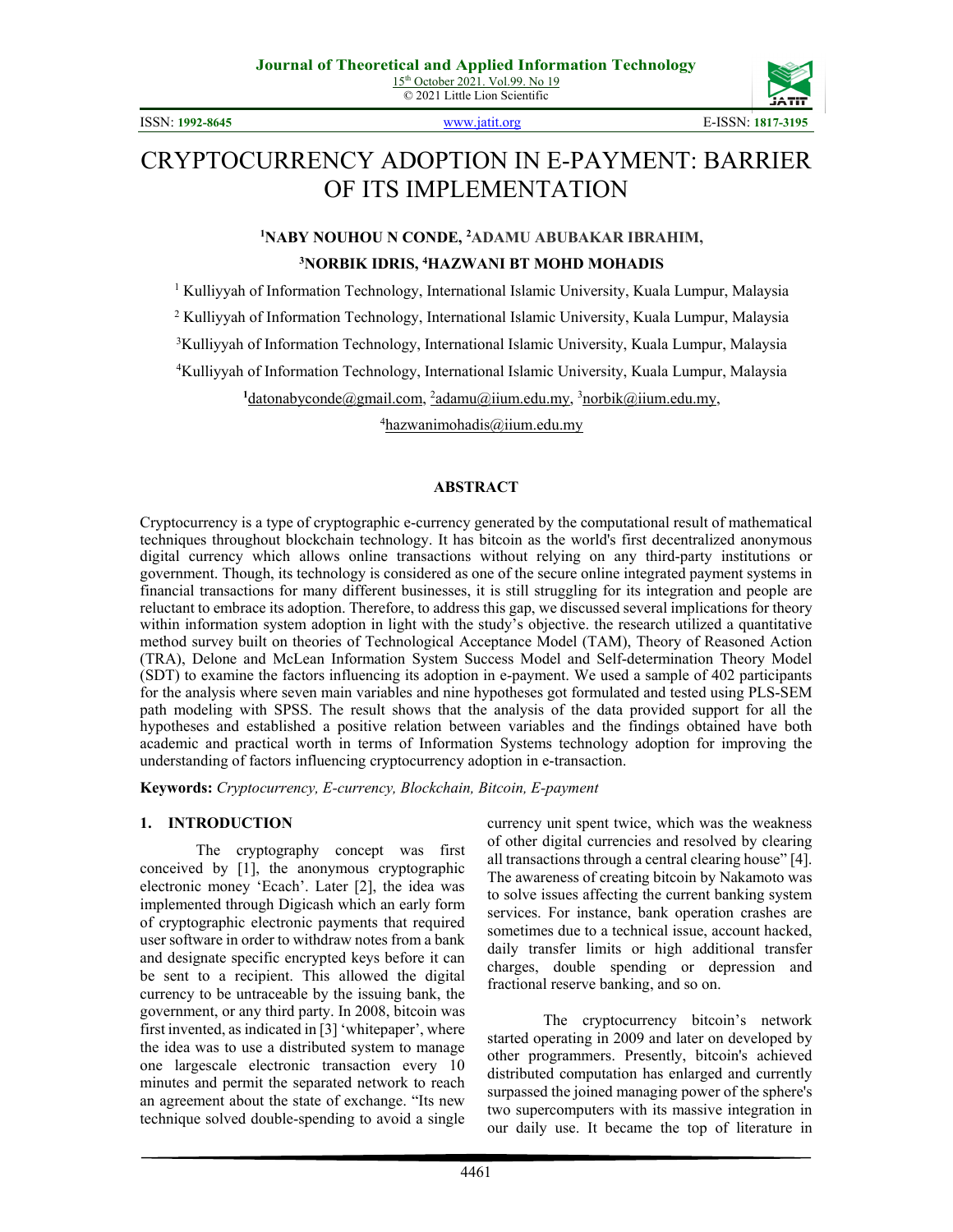15<sup>th</sup> October 2021. Vol.99. No 19 © 2021 Little Lion Scientific

|                 | <b>JAIII</b>        |
|-----------------|---------------------|
| ISSN: 1992-8645 | ICCNI.<br>1817-3195 |
|                 |                     |

cryptography through several findings. It is considered as one of the most popular digital currencies and trustworthy in e-transaction by most results. Though it is regarded as one of the secure online integrated payment systems in financial transactions for many different businesses, it is still unclear if bitcoin adoption in e-payment might rely on people's decisions or the technology itself.

Many significant factors curb the adoption of bitcoin in e-payment. The research measured particular areas, specifically trust, risk, self-efficacy, and resource appropriateness. At first, the doubt about the e-currency and the problems of inflammation or exchange while using it might negatively affect the end user's trust. As mentioned by [5], "The greater the degree of confidence, the greater the level of fulfillment". Secondly, the fear of being at risk by losing confidentially or money also constitutes another reason why some people are reluctant to adopt bitcoin. Users likewise characterized risk as a payer's conviction about expected dubious negative results from the eexchange [6]. Thirdly, the lack of self-efficacy might also negatively affect end-users' motivations, confidence, and belief in their knowledge or skills to use them effectively [52;53]. And lastly, the lack of appropriate resources to access the internet and obtain reliable bitcoin information for some undeveloped countries where Internet and computer devices access are still issues. Resource appropriateness is a physical or virtual part of limited accessibility within computer devices or board system data [7].

Furthermore, to inspect the impression of cryptocurrency, particular bitcoin adoption in etransactions by the end-users, this study adopts a quantitative research methodology where TAM is the central theory of the research. This study proposes and validates a theoretical model for predicting user intention on bitcoin adoption by examining every variable's influences and mediating effects and their relations. Therefore, the study focused on developing an exploration structure by delineating the current writing in a data framework IS set and some past writing philosophy survey related to the research. This interdisciplinary strategy offers viewpoints from various examination teaches that can supplement each other in building up a synergistic structure to consider the user's goal to utilize bitcoin as installment's mode. A philosophy survey of past writing is the principal of any educational exploration as the audit uncovers the assemblage of information before starting the

investigation [8]. Similarly, as with all examinations, a scholastic audit's estimation relies upon the work done and found by previous research [9] and puts the final finding results obtained in both academic and practical worth usage in terms of Information Systems technology adoption for improving users understanding.

#### **2. RESEARCH BACKGROUND**

The technology behind cryptocurrency is blockchain, which continuously grows linked blocks using cryptography security [10;11;12]. Will Giberson [10] likewise said that blockchain is an assortment of data, connected, firmly impervious to change, and all-around secured utilizing cryptography, making programmers not have the option to adjust the information. He also said that every client has a duplicate of the record in the blockchain, and complex calculations scramble the information inside the squares. Blockchain worked from three innovations is a conveyed information base of changeless sequential request records called blocks. Its technology blocks all recent transactions and verified it every 10 minutes before a new one gets created and keeps growing accordingly [13]. As record of book that contains the subtleties of exchange information, it comprises four (4) essential subtleties: Hash of the past block, exchange information, estimations of the nonce, and Hash for the block itself. Block represents a record of information, esteem, known as a past hash and a worth, his Hash [13]. Hash resembles the unique mark of the block or some of the data. The previous Hash is the Hash of the block that came before. That means the block constitutes the data, Hash, and previous Hash. We call the first block in blockchain, genesis block; its Hash becomes before the second block, and the second block generates a new hash where that new Hash also becomes a previous hash of the third block, and so on. If anyone tries to modify a single data of any of the blocks, the Hash will change. The Hash is like the fingerprint of the block encrypted SHA256 algorithm. It cannot be modified or deleted in the chain. That is why they said blocks are cryptographically linked together, and the hash algorithm has to be one way, which means that you cannot go from Hash to documents, deterministic, fast computation, and mass effect [14]. If the input is modified somewhat, the output changes considerably and must withstand collisions. Each client in the blockchain network has two keys, for example, public and private. Public access is the location that everybody in the organization is aware of, and the private key is the unique location that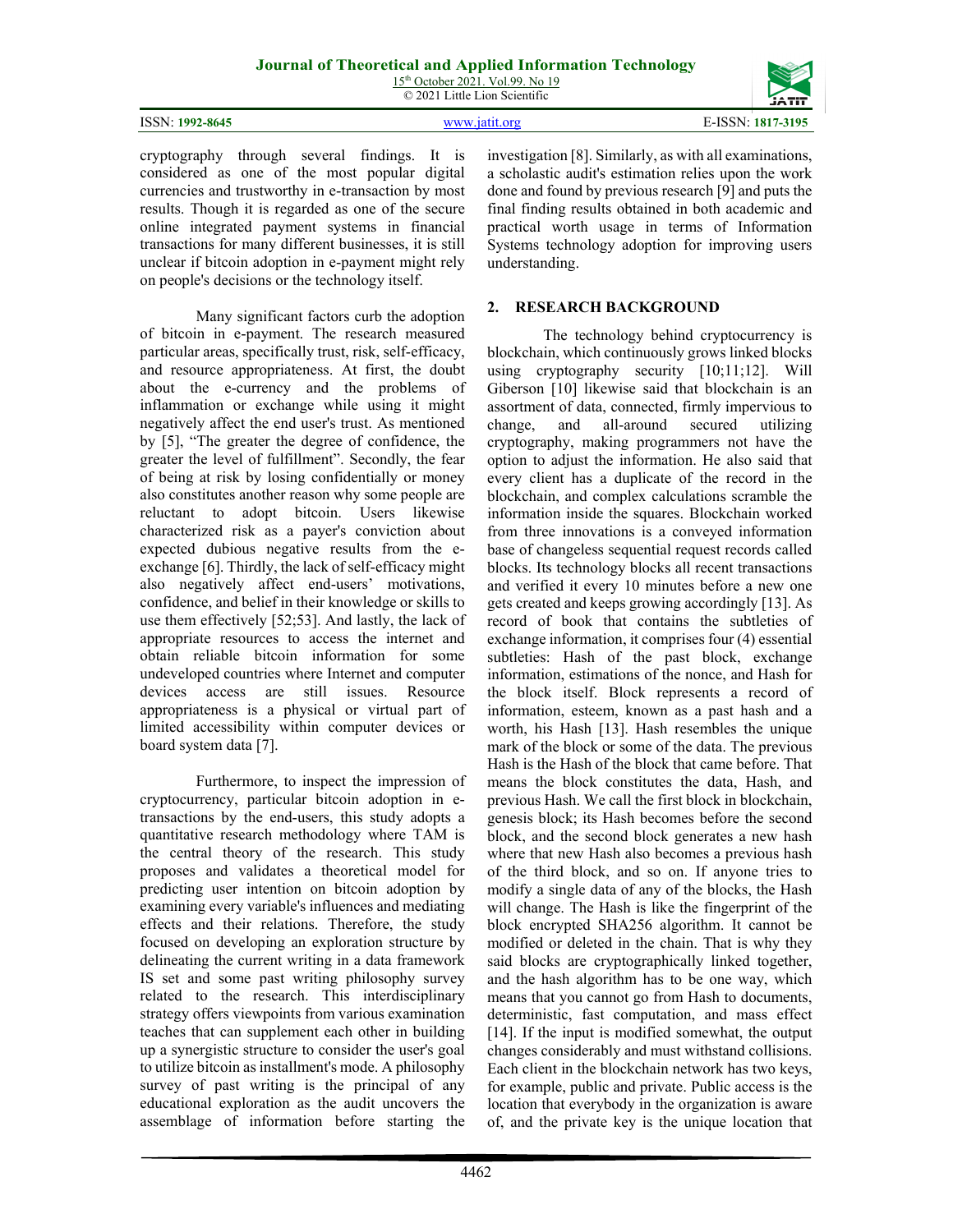| ISSN: 1992-8645 | www.jatit.org | E-ISSN: 1817-3195 |
|-----------------|---------------|-------------------|

none of the clients knows. All transactions' records are monitored in blockchain technology, containing data on every operation's time, date, applicants, and expenses. Every node in the organization claims a complete duplicate of the blockchain.

SHA-256 Encryption, Public and Private key distributed public ledger, proof of work, and mining are the features that make blockchain the best technology of the time [10;15;16]. Cryptographic keys in a single transaction in the blockchain protect confidentialities and hash function to the blockchain immutable. The cryptographic key incorporates private and public access, and it utilizes hash work contains SHA-256, which represents the number of pieces it takes up in memory. Hash work takes information and returns an alphanumeric yield of 64 characters. The worth produced by a hash work is the hash value, and its value does not uncover the first message. A minor change in the information will result in an alternate hash value in the hash work. That is the unique feature of the hash function. SHA-256 is a one-way function when you give input passing through the hash function and get the output, but the reverse is not possible, which means, in simple terms, decrypting back to the original text is not possible using SHA-256 [15].

#### **3. THEORETICAL FRAMEWORK**

This study reviewed numerous literatures on technology acceptance to examine the critical usability factors of bitcoin adoption. In this study, the research identified 4-four prominent models and theories relating to understanding user perceptions of information technology (IT) and user acceptance of information systems (IS). The body of the research incorporates the Technological Acceptance Model [17], Theory of Reasoned Action [18], Selfdetermination Theory Model [19], and Delone and McLean's data framework achievement model [20].

The technology Adoption Model generally estimates Data framework appropriation was first evolved by [17]. The framework models the dynamic cycle by which users might receive and execute another innovation. The exploration group created TAM dependent on the hypothesis that the function of a given invention depends on the apparent usability of the proposed researcher. Various systems apply TAM, which involves supporting experimental investigations in the IS. As it may, most scientists have dropped the image develop from the model of [17] for different reasons. For example, a few studies have found that attitude has a minor impact on conducting research goals while trusts play a significant role within the apparent handiness attitude [21]. People may utilize the innovation regardless, even if they do not have an uplifting disposition towards it as long as it is valuable or gives a profitability upgrade [17]. The research uses the conceptualization of TAM like in other kinds of literature related to IS, where its first measurement contains three constructs: perceived usefulness, perceived ease of use, and intention to use [17].

[22], were the first to create the Theory of Reasoned Action model (TRA) as a sociological and mental examination feature. It has, from that point forward, become the establishment for researching IT use behavior. It has developed into a wellinformed goal hypothesis, which assumes that specific conduct's mentalities are precise indicators of individual expectations. For example, [23;24;25] and [26] applied TRA to distinguish the trust and risk factors that influence Fintech's duration expectation. [27;28;29] 's fundamental exploration on purchaser acknowledgment of electronic business broadened the TAM by consolidating the ideas of perceived trust and perceived risk and subsequently adjusting Davis' unique model marginally. The variables perceived risk (PR) and perceived trust (PT) in this research study got conceptualized by TRA were [30;31] first presented perceived risk, and [32]. The perceived trust (PT) construct got investigated regarding its impact on user intention by [33;34;35] and several other kinds of literature.

Self-determination theory (SDT) recommends that people flourish, develop, accomplish objectives, and feel more prominent prosperity under conditions that help satisfy essential human needs [36]. As [19] characterized, self-determination is the nature of human working, including decision experience. It is the limit of pick, and those decisions turn into the determinants of one's activity. According to [37], the center components in SDT are extraneous and inherent inspiration. The theory suggests that the reception relies upon fulfilling three essential mental needs, and those needs are a need for relatedness, competence, and autonomy [38; 39]. In this investigation, we initially conceptualized the selfefficacy variable from the self-determination hypothesis. It alludes to the individuals' judgment of their abilities to compose or execute strategies needed to achieve assigned kinds of execution [37].

McLean's data framework achievement model [20] led a far-reaching audit of IS writing and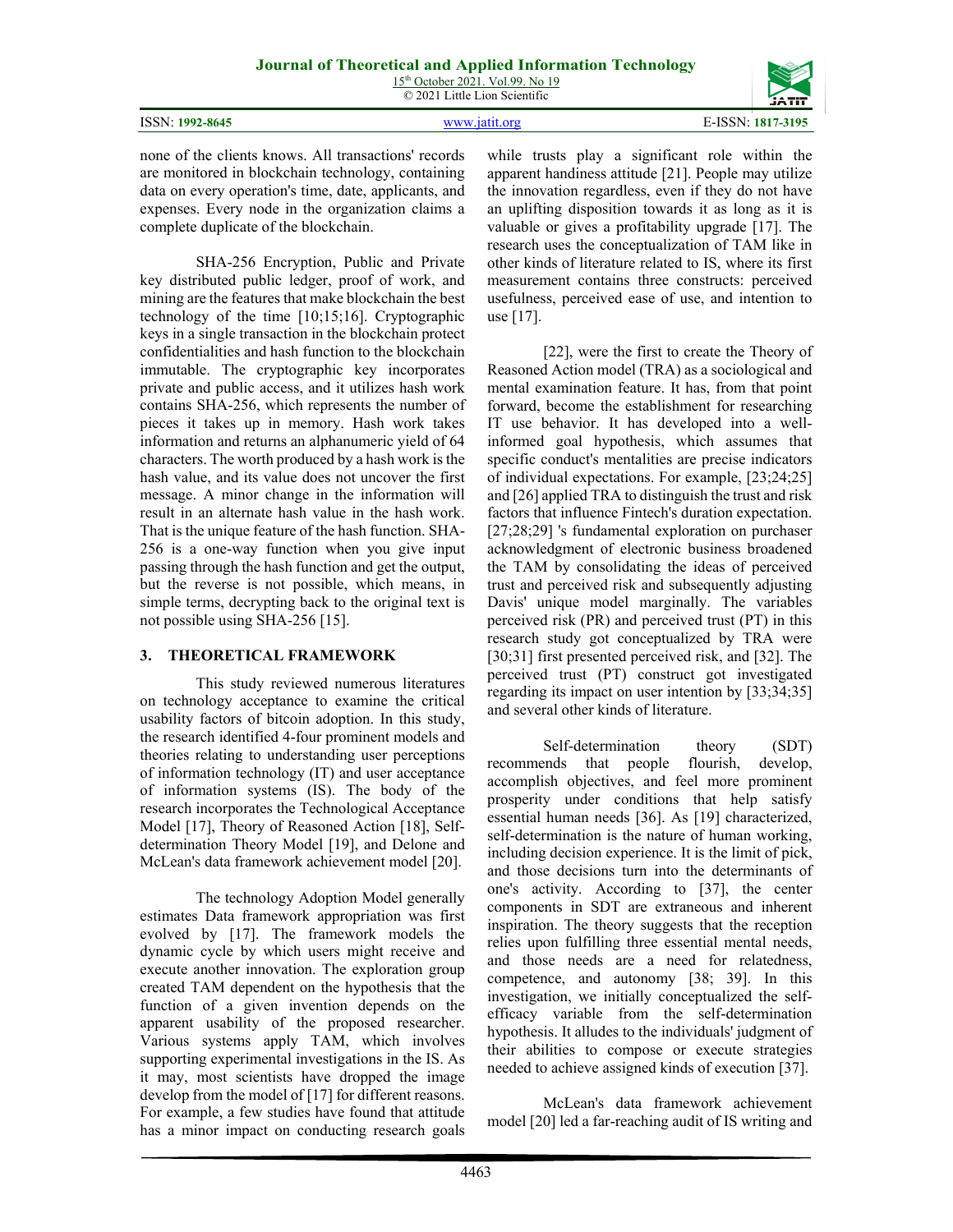15<sup>th</sup> October 2021. Vol.99. No 19 © 2021 Little Lion Scientific



proposed an IS achievement model. This model is one of the most broadly referred to as IS achievement models [40;41]. It presented an orderly mix of individual measures from IS achievement classifications to make a complete estimation instrument and comprises six IS classifications measurements: Quality of the system, quality of knowledge, usage, user satisfaction, individual impact, and organizational impact. In this examination, Resource Appropriateness (RA) gets conceptualized from the [20] hypothesis. Delone and McLean characterized RA as a legitimate source of flexibility, which creates advantages. It can extensively be ordered upon its accessibility as accurate, and potential based on the level of improvement and use. According to [42], RA is legitimate materials, energy, administrations, staff, information, or different resources that are changed to deliver advantage and might be burned-through or made inaccessible. From [43] and [44], RA is an asset that could be any physical or virtual segment of restricted accessibility inside a PC or data. It is a computer device.

#### **4. CONCEPTUALIZATION**

The model branded seven variables with nine hypotheses through four main measurements. TAM's first measurement contains three constructs: perceived usefulness, perceived ease of use, and intention to use. The second measurement, which includes the self-efficacy variable, is adopted from self-determination theory (SDT). The third is by TRA to distinguish the trust and risk factors of bitcoin adoption in e-transaction. Perceived risk (PR) and perceived trust (PT) are considered external variables incorporated in TAM to raise the elucidatory power of the users in the adoption. The last measure includes resource appropriateness (RA) with the adoption of Delone and McLean's theory. TAM is selected as part of the integrated multidimensional model for this study because the concept of perceived usefulness and perceived ease of use appeared to be more appropriate to examine the mediating effects between variables [17]. The chosen propose model here is commonly known and helpful in various domains that predict IT acceptance and adoption studies. The conceptualization of this study is directly associated with the research objective, which worked out step by step (refer to figure 1).

In this study, research objective one (1) justified the study's aim based on the conceptualization, as presented in figure 1. That happened by considering the previous research investigating social commerce using cryptocurrency for an electronic transaction. The researchers tested the relationship between PR and two majors' variables (PU and IU) [45]. There, PR negatively affects PU and IU. [46] first introduced perceived risk (PR) and believed that the user's behavior would cause unpredictable consequences. The current research proposes to evaluate further the relationship between perceived risk (PR), and intention to use (IU) influences each other when users utilize bitcoin for e-transaction rather than on social commerce using general cryptocurrency for e-payments.

**H1.** Perceived risk positively affects the Intention to Use.

The study justified the research objective two (2) from the conceptualization of previous research work. There, the investigation was in social commerce using cryptocurrency for an e-transaction and objective one. The research examined PR and IU's liaison negatively correlated [45]. This current research proposes to evaluate further the relationship between perceived trust (PT) and intention to use (IU) using particular digital currency 'bitcoin' for epayment rather than on social commerce using available cryptocurrency. Perceived trust also constitutes one of the significant factors in etransaction with bitcoin. PT plays an essential role in user intention; if more users trust bitcoin, they will accept to transact without hesitating. Trust is less critical when users explore information online than in situations when they do transactions [47;48;49;50;51]. Here, the study examines the influence of Perceived Trust and Intention to Use on bitcoin adoption and compares its relationship with the previous finding [45].

**H2.** Perceived trust has a positive effect on the Intention to Use.

Research objective three (3) aims to justify the conceptualization by considering previous research work. It investigates an empirical study of blockchain innovation. The research examined SE and PEOU and found a positive relationship between these two variables [53]. Building on their research, this current research proposes to evaluate the relationship between SE and PEOU further but using 'bitcoin' adoption for e-payment rather than on blockchain innovation. The self-efficacy variable relies on the lack of individuals' motivations, confidence, and belief of their knowledge and skill to use them effectively [54;55]. According to [37], it might be either or not concerned with the skills one possesses but rather with the judgment of what one can do or not. The objective here of this study aims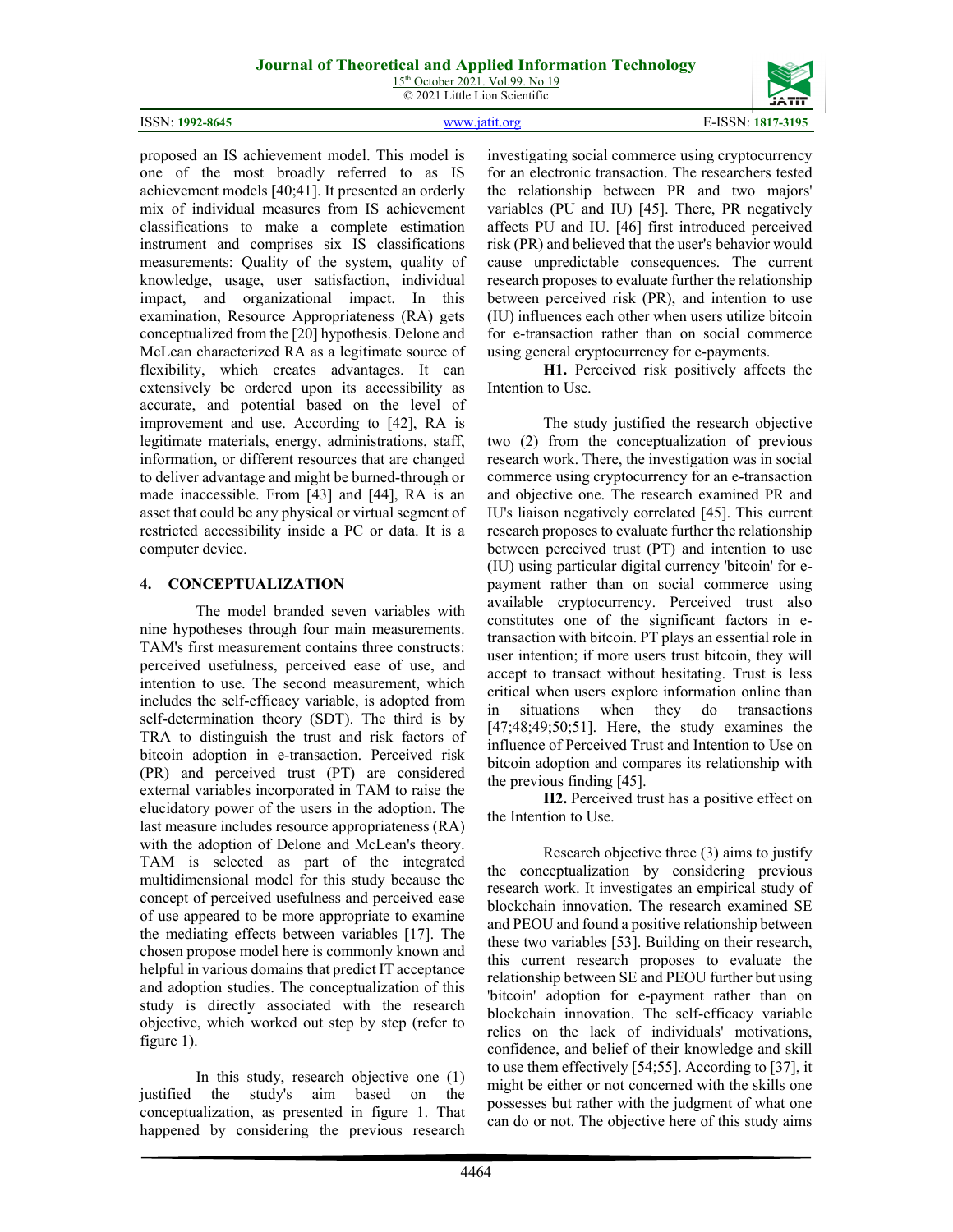|                 |               | JAIII             |
|-----------------|---------------|-------------------|
| ISSN: 1992-8645 | www.jatit.org | E-ISSN: 1817-3195 |
|                 |               |                   |

to examine the influence of SE and IU and the mediating effect of PEOU on the relationship between SE and IU on bitcoin adoption in epayment.

**H3.** Self-Efficacy (SE) positively affects the Intention to Use.

**H5.** Self-Efficacy (SE) positively affects Perceived Usefulness.

**H8.** Self-Efficacy (SE) positively affects Perceived Ease of Use.

The fourth (4) research objective justified the study examination from the conceptualization verified by previous findings [52]. The research tested the relationship between Resource Appropriateness (RA) and Perceived Usefulness and found it to be positively correlated. The current study proposes evaluating the relationship between RA and PU applying the cryptocurrency survey' bitcoin' on e-payment rather than multimedia instruction resources. The innovation of bitcoin technology requires access to the internet and obtain reliable bitcoin information through computer devices. According to a reliable literature source, a good teaching system should provide good resources that support the syllabus [52]. Although Chun Mao's study [52] was not on bitcoin transactions or financial scenarios, variables that measure one aspect of an information system can measure any

other. The third objective of this study is to examine the influence of RA and IU and the mediating effect of PU on the relationship between RA and IU on epayment adoption with bitcoin in e-commerce.

**H4.** Resource Appropriateness (RA) affects IU positively.

**H6.** Resource Appropriateness (RA) affects PU positively.

The fifth and the last research objective from the conceptualization aims to measure the influence of PEOU and PU on IU. [17;51] justified the research objective in bitcoin technology acceptance. The findings found that PEOU and PU have a positive effect on IU. PU is the degree to which a person agrees that utilizing a particular invention can improve the execution of their jobs. He likewise characterized PEOU as the degree to which an individual thinks using a specific framework would be easy [17]. The study's objective is to examine the mediating effect of PU on the relationship between SE, RA, and IU and the mediating effect of PU on the relationship between SE and IU on bitcoin adoption in e-payment.

**H7.** Perceived usefulness has a positive effect on the Intention to Use (IU).

**H9.** Perceived Ease of Use positively affects the Intention to Use (IU).



#### **5. METHODOLOGY**

This segment examines the significant parts of the examination plan and strategy in the investigation through several fundamental aspects.

#### **5.1 Research Design**

Research design originally grew as a particular area of study, set apart from the beginning by meeting on a design technique [56]. It can be classified as qualitative, quantitative, or mixed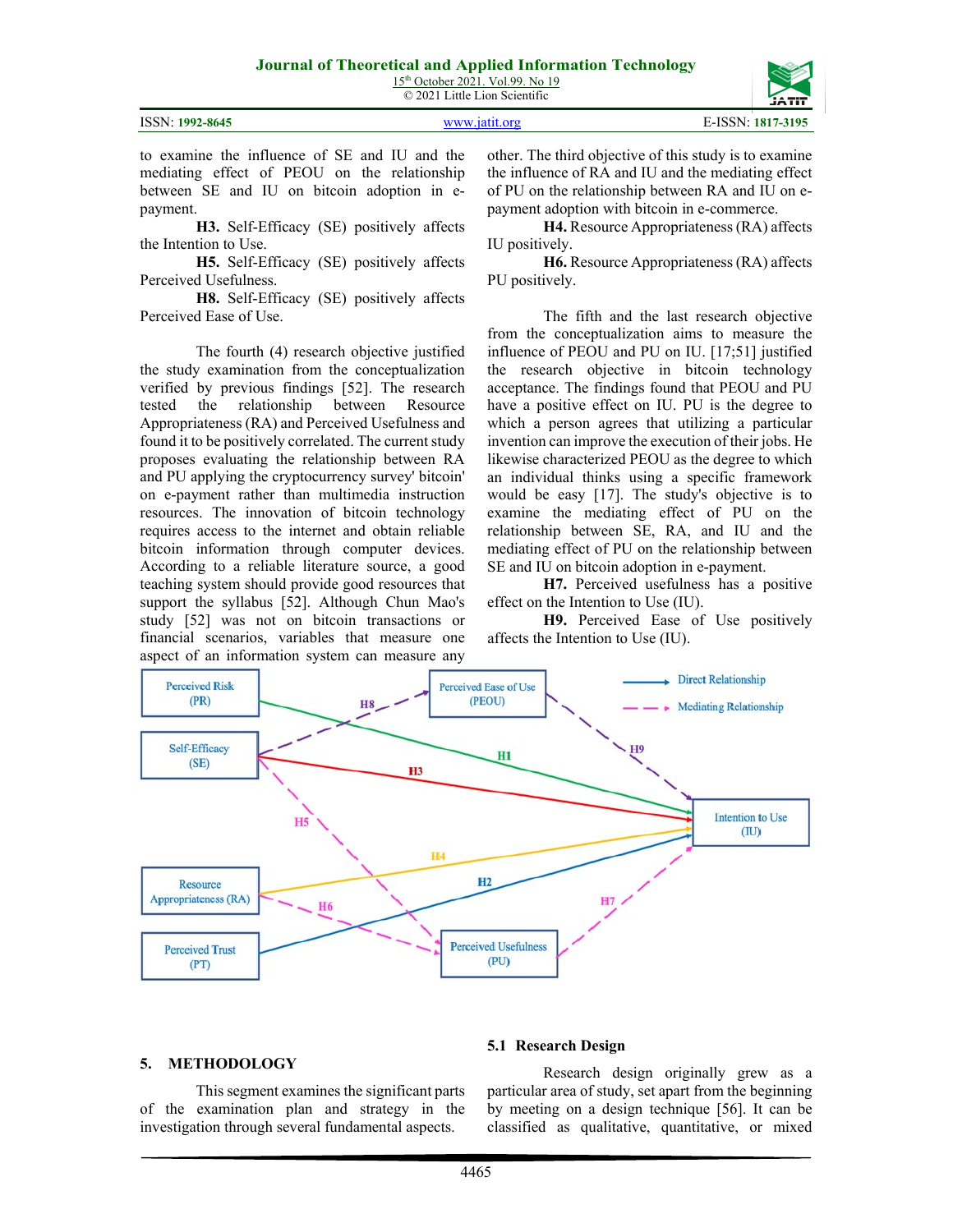15<sup>th</sup> October 2021. Vol.99. No 19 © 2021 Little Lion Scientific



method [57;58;59;60;61;62]. A concept, a definition, metaphors, symbols, and a description of objects are all characteristics of qualitative research [63]. Data is obtained in natural environments using observation, interviews, field notes, and other equipment. The information gathered can provide a detailed description of the study's participants [64]. However, qualitative study results are static and cannot be generalized [65], making them unsuitable for predicting user intention to use bitcoin in etransactions. In the collecting and analysis of data, quantitative research stresses quantification [66]. Its strategy is to use statistical data as a tool for describing and analyzing research with far less time and resources [67;68;69;70]. Quantitative research allows for generalization through data collection and analysis [71; 72]. Aside from that, quantitative research bases on hypothesis testing, which defines criteria and objectives to follow readily. Consequently, it can be done anywhere at any time with the same results [72]. Hypotheses are evaluated in this study by looking into cause-and-effect correlations to predict whether or not someone will utilize bitcoin in an e-transaction.

### **5.2 Population and Sampling**

This study considers the population as the theoretically specified aggregation of the study elements [73] and a complete set of people with a unique set of characteristics [74]. And the entire group of people or interests that the study wants to investigate through the research's objectives [75]. The examination unit is the initial phase in exploring the information, and it is the individual or article from which the business analyst gathers information [76;77;78;79]). Since this examination's essential role is worried about the end-user's impression on bitcoin's adoption in e-transaction, this investigation considered bitcoin users as the inquiry unit. The population of this study refers to all undergraduate and postgraduate university students, employed, self-employed, and pensioners who use e-commerce within Malaysia and outside. Generally, all Bitcoin users or non-users over the world are targeted and involved in this study.

# **5.3 Sample Size**

Sampling size alludes to the number of chose subjects [80;81]. The number of respondents picked as an example to speak to the populace qualities, choosing the sample size will rely upon specific attributes. These qualities are the inconstancy in the populace, exactness or precision required, wanted certainty level, and kind of sampling plan [82;83]. The population's variability determines how efficiently the study accepts the sample size [80]. And suggests Various rules to choose the minimum sample size for regression analyses [84;85]. The data collected is considered very good when the size is between 400-500, and a broadly acknowledged proportion of test size to assessed boundaries is N:  $p = 5:1$  [86]. Therefore, a guideline for the base example size of basic condition models got proposed for the study. We distributed a set of questionnaires in the google form and face-to-face approach, and we obtained 402 participants, which seems very good.

### **5.4 Instrumentation for Data Collection**

The overview instrument's point is to interpret the scientist's data needs into a structure that will extricate respondents' information [87]. Therefore, we created a questionnaire as an examination instrument to gather information from the respondents. A questionnaire is a record containing questions and different sorts of things intended to acquire data proper for examination [88;89;90;91;92]. The respondents get instructed regarding what we are going to do with the data given through the questionnaire. And in the questionnaire, we provided an affirmation of privacy, the significance of reaction referenced, and time assessment. The questionnaire comprised of several parts: section A covers the demographic data, section B the data on self-efficacy (SE), section C the perceived ease of use (PEOU), section D represents information on perceived usefulness (PU); section E captured information on perceived trust (PT); section F obtain the data on perceived risk (PR), section G data on resource appropriateness (RA), and finally section H gives information on the intention to use (IU).

#### **5.5 Measurement of Constructs**

To rigorously test the exploration system's speculations, we operationally characterize and estimate all the structure required factors and use a questionnaire as a powerful instrument in our investigation. As suggested by previous researchers, we used five Likert-scale to respond to every construct. Previous findings declare that for a more significant report  $(N>100)$ , a five Likert-scale is best for better information dissemination [93;94; 95; 96;97; 98). The study built the main question items on seven identified constructs (PR, PT, SE, RA, PEOU, PU, and IU) of the proposed theoretical model. The scale comprises five things estimated on a five-point Likert scale from strongly Disagree,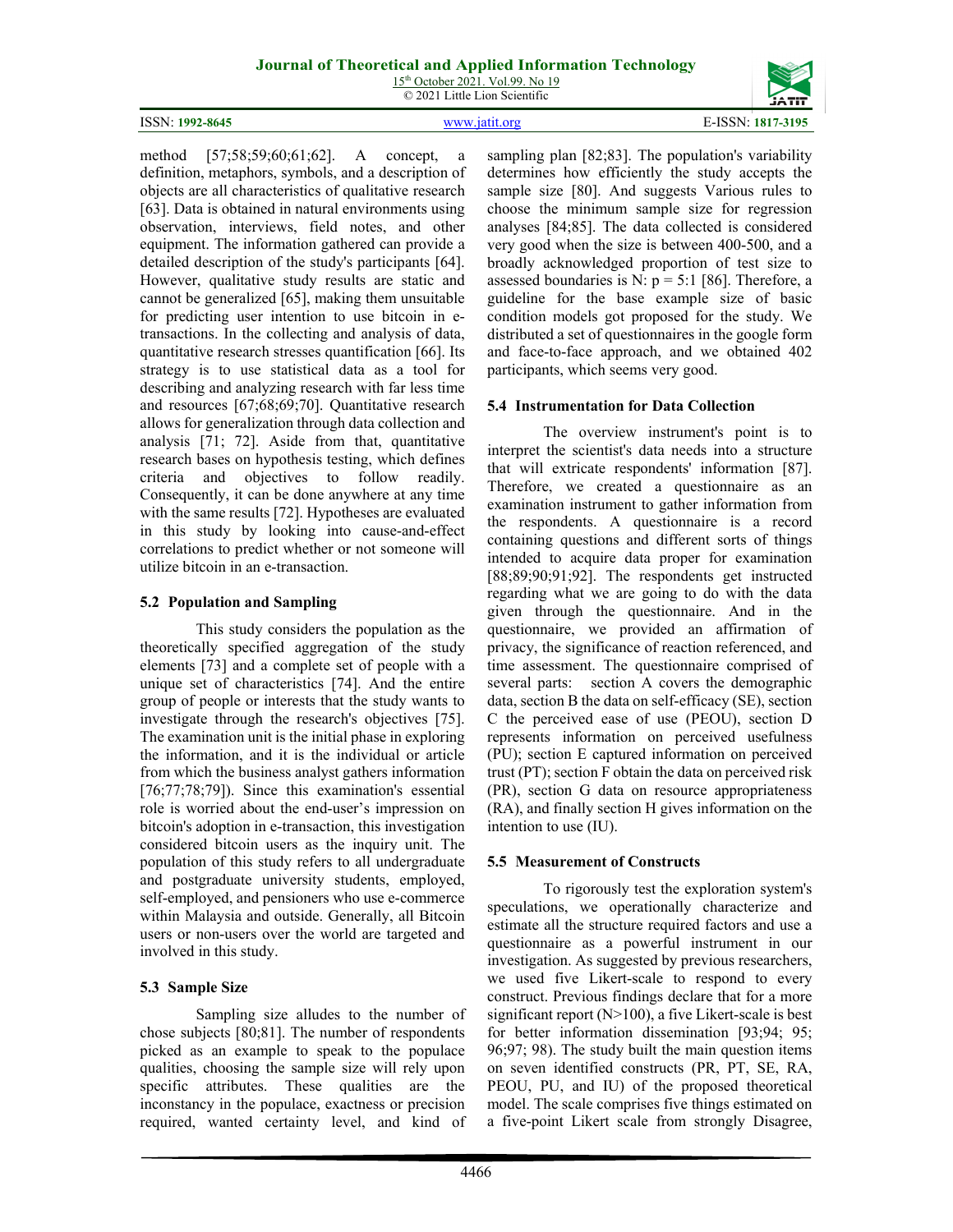ISSN: **1992-8645** [www.jatit.org](http://www.jatit.org/) E-ISSN: **1817-3195**

Disagree, Neutral, Agree, and Strongly Agree, scaled from 0 to 4, respectively.

The construct self-efficacy (SE), perceived ease of use (PEOU), perceived usefulness (PU), intention to use (IU), perceived trust (PT), Perceived risk (PR), and resource appropriateness (RA) scale gets adjusted from some previous findings [61; 17; 100; 101; 45; 102; 103; 104; 105; 106; 107;108; 109; 110; 45; 111]. In light of the input and suggestions, we altered the questionnaire likewise. We choose to eliminate few words for straightforwardness without losing their significance in light of the extensive and excess remarks. Similarly, in light of the proposals, hardly any things that have comparable implications were disposed of. Certain words are additionally subbed with different terms to improve sentence clearness.

### **5.6 Instrument Validation**

To guarantee respondent's comprehension of the questions asked in the questionnaire, we conducted a validation of the questionnaire to check the instrument's validity. The questionnaire validation is essential to identify genuine mistakes, oversights, or issues that would have become a problem if they are not recognized, corrected before going into the field [113]. Therefore, we validated the questionnaire with several experts, including the supervisor we are working with and two academics from the KICT department at the International Islamic University of Malaysia. Two Ph.D. applicants also completed it at the Faculty of Information and Communication Technology at IIUM. These experts evaluated, remarked, and analyzed the questionnaire in terms of content accuracy, clarification, duration, simplicity, and, in general, introduction. All pre-testing exercises were listed. The principal goal of this activity was to lessen favoritisms and equivocalness. Notwithstanding, preceding the assessment, all members got informed on the exploration targets and the examination setting.

#### **5.7 Pilot Study and Statistical Analysis Techniques**

While pre-testing views significantly guarantee the questionnaire's nature, a pilot study is a significant cycle. It is confirmed from previous findings that utilizing a questionnaire for considerable exploration. It is fundamental to get data by pilot testing the questionnaire with the sample population [114]. A pilot study aims to decide the respondents' translation of the inquiries, quantify the ideal opportunity for research undertaking and information assortment, and practice the accurate information assortment measure [115]. A sum of 42 questionnaires was randomly dispersed uniformly among 500 individuals, including students, employees, selfemployed, and pensioners.

A total of 402 respondents, 181 (45.0%) male and 211 (55.0%) females, answered the questionnaire. As the research objective is prediction and theory development, we then utilize PLS-SEM (partial least square-structural equation modeling) method to examine the measurement and structural model. We also examined the Statistical Package for Social Science (SPSS) version 21 to test the instrument's dependability. We favored Smart PLS software to analyze the data for this research compared to AMOS because PLS is the software used for Partial Least Square SEM (PLS-SEM), which is suitable for multiple regression analysis and prediction and theoretical development. At the same time, AMOS is the software used for Covariance based SEM (CB-SEM [117].

# **5.8 Data Collection**

There are few different methods of collecting questionnaire data. The technique varies from self-managed methods, phone study, individual meetings, and an online survey. The self-managed plans imply a printed self-regulated survey sent or conveyed to respondents and grant them to react voluntarily and return the study through the mail; A phone overview includes calling respondents utilizing the phone. Though its review can deliver a quick reaction, people rarely distribute it to the community. And when it comes to individual meeting demand, it includes a face-to-face individual [119]. A personal meeting can yield a fast reaction. It also portrays a technique that urges respondents to offer socially satisfactory responses [120]; The online survey includes posting a site study with respondents typically answering from a singular computer or mobile device distantly. It permits fast reactions and gives ease accordingly [120; 121]. During the investigation, we adopted individual meetings and an online web-based survey.

# **6. RESULT**

# **6.1 Demographic analysis**

We isolated the data examination into two phases to distinguish and examine the variables that influence the adoption of bitcoin in e-transaction.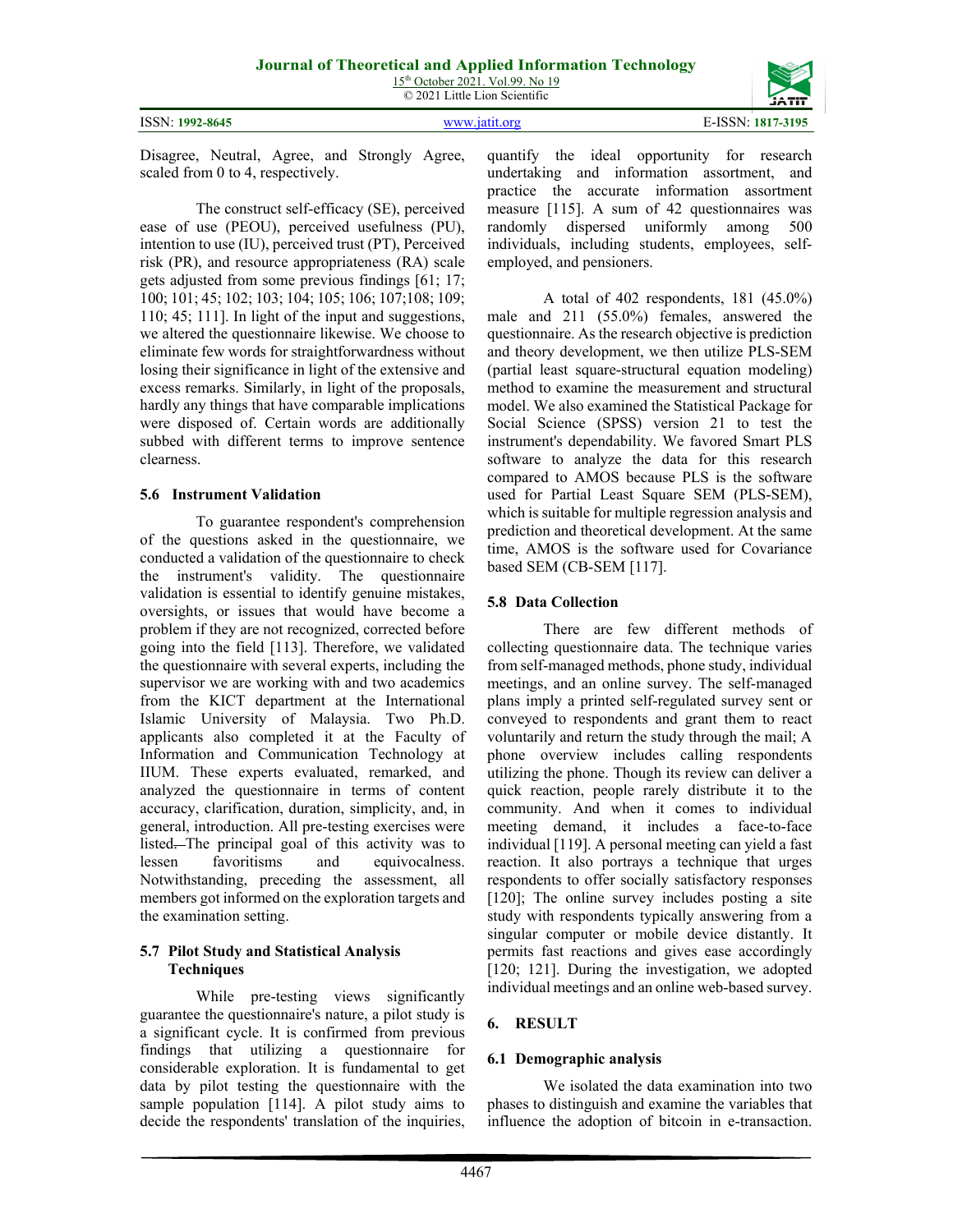15<sup>th</sup> October 2021. Vol.99. No 19 © 2021 Little Lion Scientific

#### ISSN: **1992-8645** [www.jatit.org](http://www.jatit.org/) E-ISSN: **1817-3195**

version 24 to get the overall image of the respondent's demographic data. Secondly, we used an organized model utilizing SEM procedure with SmartPLS version 3.2.8 to analyze an interrelationship between numerous autonomous and ward factors and test them. According to [122;123], a response rate of at least 50 percent is typically deemed acceptable for analysis and reporting. A response rate of at least 60 percent is fine. A response rate of 70 percent is excellent. After the investigation, we received 402 responses who completed the questionnaire, which yields an 80,4 % (402/500x100) response rate based on 500 distributed questionnaires. Table 1 shows the demographic details of respondents. Of the 402 respondents, 181 (45.0%) were males and 211 (55.0%) were females. The respondents' average age was between 15 and 54 years old. The majority of the respondents were between 25-34 years old (62.7%), followed by 15-24-year-old (17.4%), 35- 44-year-old (15.7%), and 45-54-year-old (4.2%). Some of the respondents were highly appointed as employees (52.2%), followed by students (31.8%), self-employed (14.2 %), and retired (1.7 %). The response rate obtained in this study is greater than 70%. Therefore, it can be considered excellent. Our response rate is considered high by looking at the previous works' results compared to other literature works involving cryptocurrency and bitcoin adoption [124;125].

First, we performed a data examination using SPSS

|   |         |        | <b>Statistics</b> |            |
|---|---------|--------|-------------------|------------|
|   |         | Gender | Age               | Occupation |
| N | Valid   | 402    | 402               | 402        |
|   | Missing |        |                   |            |
|   | Mean    | 1.549  | 2.067             | 1.858      |

*Table 2: Demographic Respondents*

#### **6.2 Exploratory Factor analysis (EFA)**

The researchers performed the EFA using principal component analysis (PCA) as an extraction method together with orthogonal Varix as a rotation method to analyze the structure of the measurement elements corresponding to the constructs of the proposed research model. The investigation carried out the EFA using version 24 of the SPSS software kit. Second, the sphericity measures of Kaiser-Meyer-Olkin (KMO) and Bartlett are determined to measure the adequacy of the sampling for the outcomes of sufficient factor analysis. According to [126], if the value of KMO is more relevant than 0.6, the relationship between the elements is statistically significant, ideal for carrying out EFA and providing a sparse collection of variables. Likewise, [127;128] argued that if Bartlett's sphericity test is essential, the correlation between the measurement elements is ideal for EFA. Table 2 indicates that the value of Kaiser-Meyer-Olkin (KMO) is 0. .923, which is more significant than 0.6, whereas the sphericity tests of Bartlett are also substantial ( $p$ <0005) [129; 130]. Therefore, the two preconditions for achieving EFA met.

|  |  |  | Table 2: KMO and Bartlett of sphericity |  |  |
|--|--|--|-----------------------------------------|--|--|
|--|--|--|-----------------------------------------|--|--|

| <b>KMO and Bartlett's Test</b>                 |                    |          |  |  |  |
|------------------------------------------------|--------------------|----------|--|--|--|
| Kaiser-Meyer-Olkin Measure of Sampling<br>.923 |                    |          |  |  |  |
| Adequacy.                                      |                    |          |  |  |  |
| Bartlett's                                     | Approx. Chi-Square | 3699.436 |  |  |  |
| Test of                                        | df                 | 435      |  |  |  |
| Sphericity                                     | Sig.               | .000     |  |  |  |

In addition, the values of the expected points explained by each factor got also tested to demonstrate the total variance of an original variable shared with other variables. If the information less than 0.5 (50 percent) but greater than 0.3, the similarity value can be viewed as weak elements. The common factors with more than 0.5 values suggest that these elements are vital and correspond well to the other components, and the elements' values between 0.3 and 0.5 are considered acceptable [85]. Table 3 presents the Outer loading results between the items and their latent constructs. All the loads found above the recommended limit of 0.50 [131; 132] except PR3. As PR3 is a weak element, we removed it (see figure 2 and 3, p).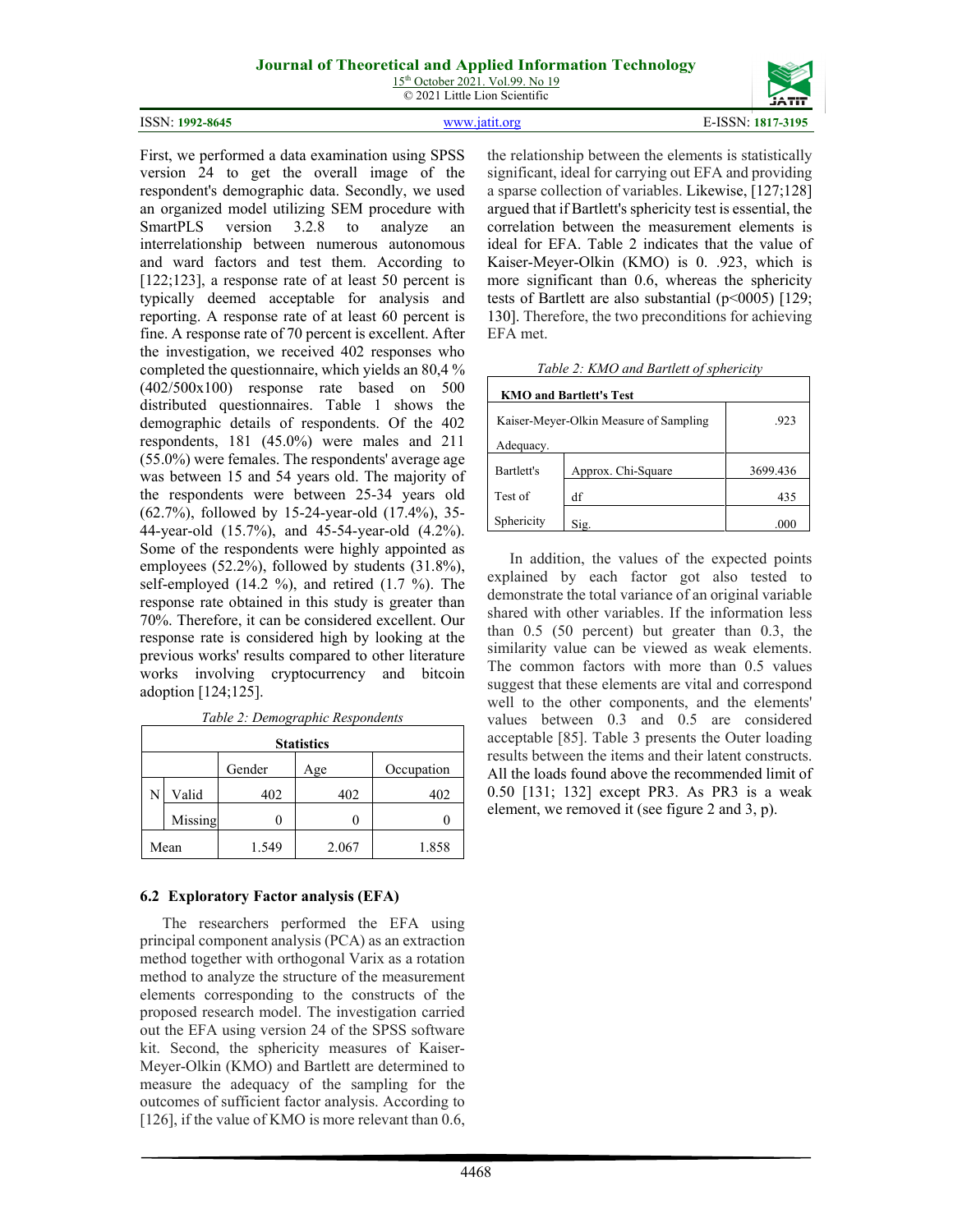15<sup>th</sup> October 2021. Vol.99. No 19 © 2021 Little Lion Scientific



ISSN: **1992-8645** [www.jatit.org](http://www.jatit.org/) E-ISSN: **1817-3195**

|                   | Table 3: Outer loading result |             |           |                 |       |           |           |
|-------------------|-------------------------------|-------------|-----------|-----------------|-------|-----------|-----------|
| <b>Variables</b>  | $\mathbf{I}\mathbf{U}$        | <b>PEOU</b> | <b>PR</b> | $\overline{P}T$ | PU    | <b>RA</b> | SE        |
| IU1               | 0.659                         |             |           |                 |       |           |           |
| IU <sub>2</sub>   | 0.648                         |             |           |                 |       |           |           |
| IU3               | 0.563                         |             |           |                 |       |           |           |
| IU4               | 0.737                         |             |           |                 |       |           |           |
| PEOU1             |                               | 0.854       |           |                 |       |           |           |
| PEOU <sub>2</sub> |                               | 0.764       |           |                 |       |           |           |
| PEOU3             |                               | 0.723       |           |                 |       |           |           |
| PEOU4             |                               | 0.611       |           |                 |       |           |           |
| PR1               |                               |             | 0.785     |                 |       |           |           |
| PR <sub>2</sub>   |                               |             | 0.614     |                 |       |           |           |
| PR3               |                               |             | 0.297     |                 |       |           |           |
| PR4               |                               |             | 0.578     |                 |       |           |           |
| PT1               |                               |             |           | 0.685           |       |           |           |
| PT <sub>2</sub>   |                               |             |           | 0.696           |       |           |           |
| PT3               |                               |             |           | 0.577           |       |           |           |
| $\rm PT4$         |                               |             |           | 0.608           |       |           |           |
| PT5               |                               |             |           | 0.69            |       |           |           |
| PU1               |                               |             |           |                 | 0.749 |           |           |
| PU <sub>2</sub>   |                               |             |           |                 | 0.615 |           |           |
| PU3               |                               |             |           |                 | 0.561 |           |           |
| PU4               |                               |             |           |                 | 0.611 |           |           |
| PU <sub>5</sub>   |                               |             |           |                 | 0.592 |           |           |
| PU <sub>6</sub>   |                               |             |           |                 | 0.608 |           |           |
| RA1               |                               |             |           |                 |       | 0.509     |           |
| RA2               |                               |             |           |                 |       | 0.522     |           |
| RA3               |                               |             |           |                 |       | 0.645     |           |
| RA4               |                               |             |           |                 |       | 0.664     |           |
| SE <sub>1</sub>   |                               |             |           |                 |       |           | $0.876\,$ |
| SE <sub>2</sub>   |                               |             |           |                 |       |           | 0.840     |
| SE3               |                               |             |           |                 |       |           | 0.838     |

#### **6.3 Confirmatory Factor Analyses (CFA)**

According to [85], it is recommended to test the validity of the measurement model in two stages: the GOF (Goodness-of-fit) indices and the reliability and composite validity. The proposed research model gets evaluated with the CFA for the GOF indices, the evaluation of reliability (Cronbach's alpha and composite reliability), and validity (convergent and discriminant) using SmartPLS version 3.2.8. The measurement model contains seven factors which were measured using 30-thirty items derived from EFA. To examine this study's hypotheses, critical ratios, standardized assessments, a p-value is adopted. It assumes that a relationship is statistically significant as a p-value less than 0.05 (with CR or t-value is found higher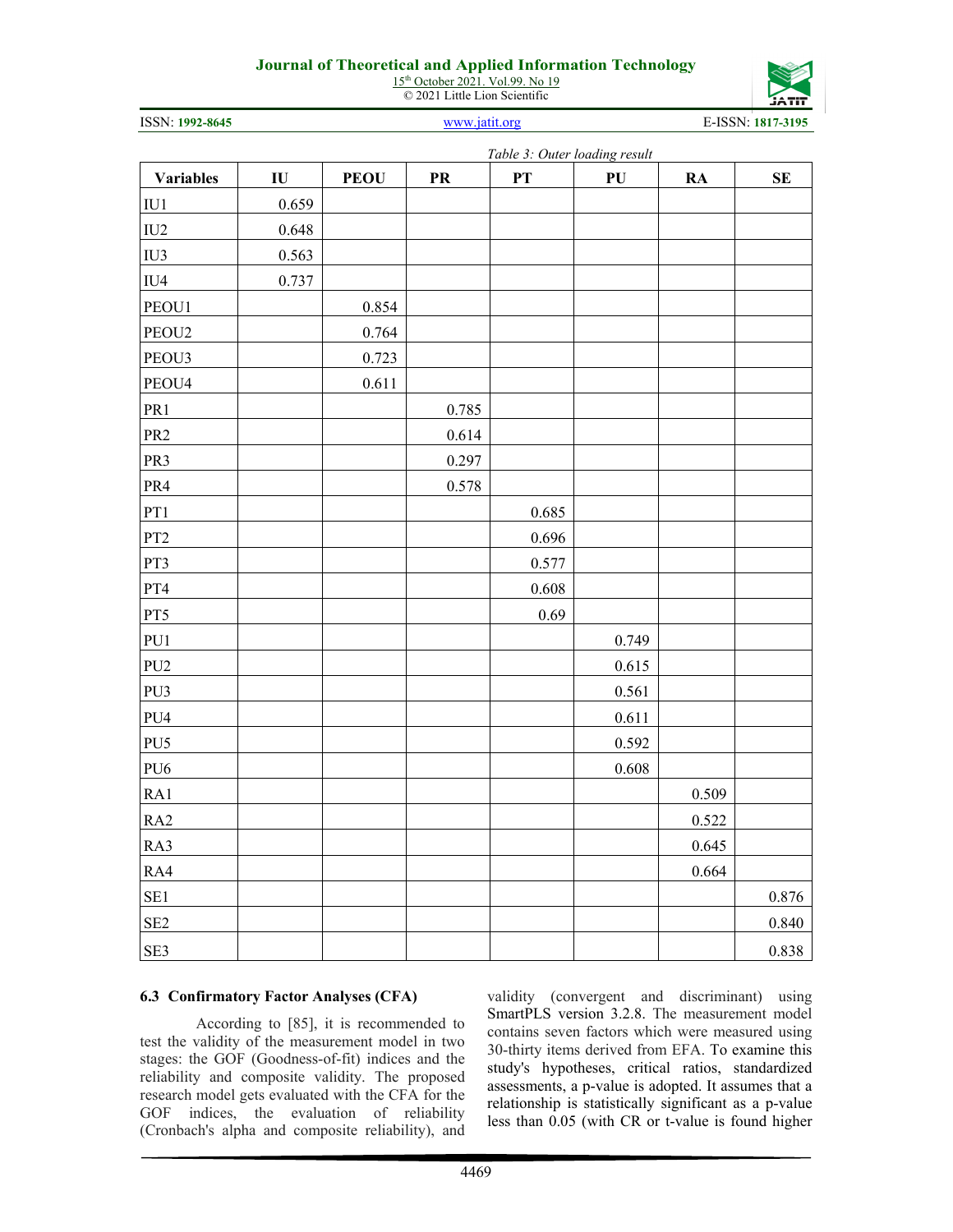15<sup>th</sup> October 2021. Vol.99. No 19 © 2021 Little Lion Scientific

|                 |               | ----              |
|-----------------|---------------|-------------------|
| ISSN: 1992-8645 | www.jatit.org | E-ISSN: 1817-3195 |

than  $\pm$  1.96) [85,131]. Hair examined all occasional trajectories in the model based on the trajectory estimates and the CR (t-value). The results demonstrated that all the t-values estimated causal pathways were above 1.96 (critical value) after a bootstrapping (refer to figure 2 and 3 p 17-18) and significant at  $p \le 0.05$  except three (PR-IU (1.375); SE-IU (1.886); PT-IU (0.995)). Therefore, we can conclude that all the hypotheses are positively correlating between each variable.

The reliability assessment also gets tested using the reliability coefficients of Cronbach's alpha. To measure each construct's overall reliability and internal consistency in the model, we used Cronbach's alpha reliability coefficients (refer to table 4 p18). Results indicated that all constructs' reliability values fall above the recommended limit  $>= 0.7$  [85] except PR construct  $(0.391)$  and RA (0.366) construct. The construct reliabilities' values are ranging from 0.677 (RA) to 0.887 (SE). These results indicated high internal consistency and strong reliability among all constructs of the measurement model.

To calculate each construct's convergent validity in the proposed model, we used the AVE, the normalized factor loading estimates, and composite reliability (CR) estimation [131]. We found all the factors to be within the acceptable requirement for factor loading  $\geq 0.50$  and 0.70. That is an indication of good convergent validity. The values of AVE for all constructs ranged from 0.347 to 0.724. Simultaneously, the CR constructs' values were well above the recommended level, which ran from 0.677 to 0.887, suggesting that all the constructs had an excellent internal consistency.

#### **6.4 Hypotheses Testing**

Following the CFA validation, the next step in the study is to use a structural model to evaluate the causal hypotheses raised in the proposed research model and the relationships' strengths. To test the hypothetical structural model, the researchers used GOF indices and looked at other parameter estimates. We used the hypotheses to raise the causal path, which evaluates the latent constructs' relationships (refer to table 5 p19). We divided the proposed theoretical model's latent constructions into several constructs.

Another essential part of the structural model evaluation is the estimation of the parameters of the coefficients. By evaluating each relationship's course, we checked the research hypotheses and adopted the parameter estimates to produce the population covariance matrix calculated for the structural model. We also used the critical percentages, structured tests, and the p-value to investigate the study's hypotheses. When the required rate (CR or t-value) is more significant than 1.96, it is assumed that a relationship is statistically significant at the 0.05 stage [85]. Based on the trajectory projections and the CR, Hair looked at all of the model's occasional trajectories (t-value). Except for three, all of the approximate causal pathways' t-values were greater than 1.96 (critical value) and significant at  $p \le 0.05$  except for two. The nine hypothetical paths between the variables were all found to be necessary, according to the findings provided in table 5. The theoretical relationship between self-efficacy (SE) and perceived ease of use (PEOU), for example, was statistically significant with a CR value of 26.581 ( $>$  + 1.96) (p 0.001). Likewise, perceived risk PR and intention to use IU; perceived confidence PT and intention to use IU; self-efficacy SE and intention to use IU; resource appropriateness RA and intention to use IU; resource appropriateness RA and perceived usefulness PU; self-efficacy SE and perceived usefulness PU; perceived ease of use PEOU and intention to use IU; perceived usefulness PU and intention to use IU; perceived usefulness PU and intention to use IU; perceived usefulness. The study shows that all suggested hypotheses (H1, H2, H3, H4, H5, H6, H7, H8, and H9) were positively relevant.

Figure 2 and 3 in page 17 and 18 illustrate the structural model showing various estimates (CR/ t values, beta coefficients) explained in the variables. After bootstrapping, the structural model's result shows that the critical ratio and standardized regression weight for the direction between PR and IU are -0.047/1.333, which is essential since the Tstatistic is nearly closed to 1.9.

**H1.** Perceived Risk (PR) positively affects the Intention to Use (IU) of bitcoin adoption in epayment.

The critical ratio and standardized regression weight for the direction between PT and IU were found to be 0.049/0.909, respectively, as shown in figure 2 and 3, indicating that hypothesis H2 is statistically relevant at  $p=0.001$ . These findings show that PT has a significant positive impact on IU's willingness to accept bitcoin as a payment mode on the e-commerce platform. As a result, we believe that as users gain trust in a bitcoin transaction, their consideration of its usability will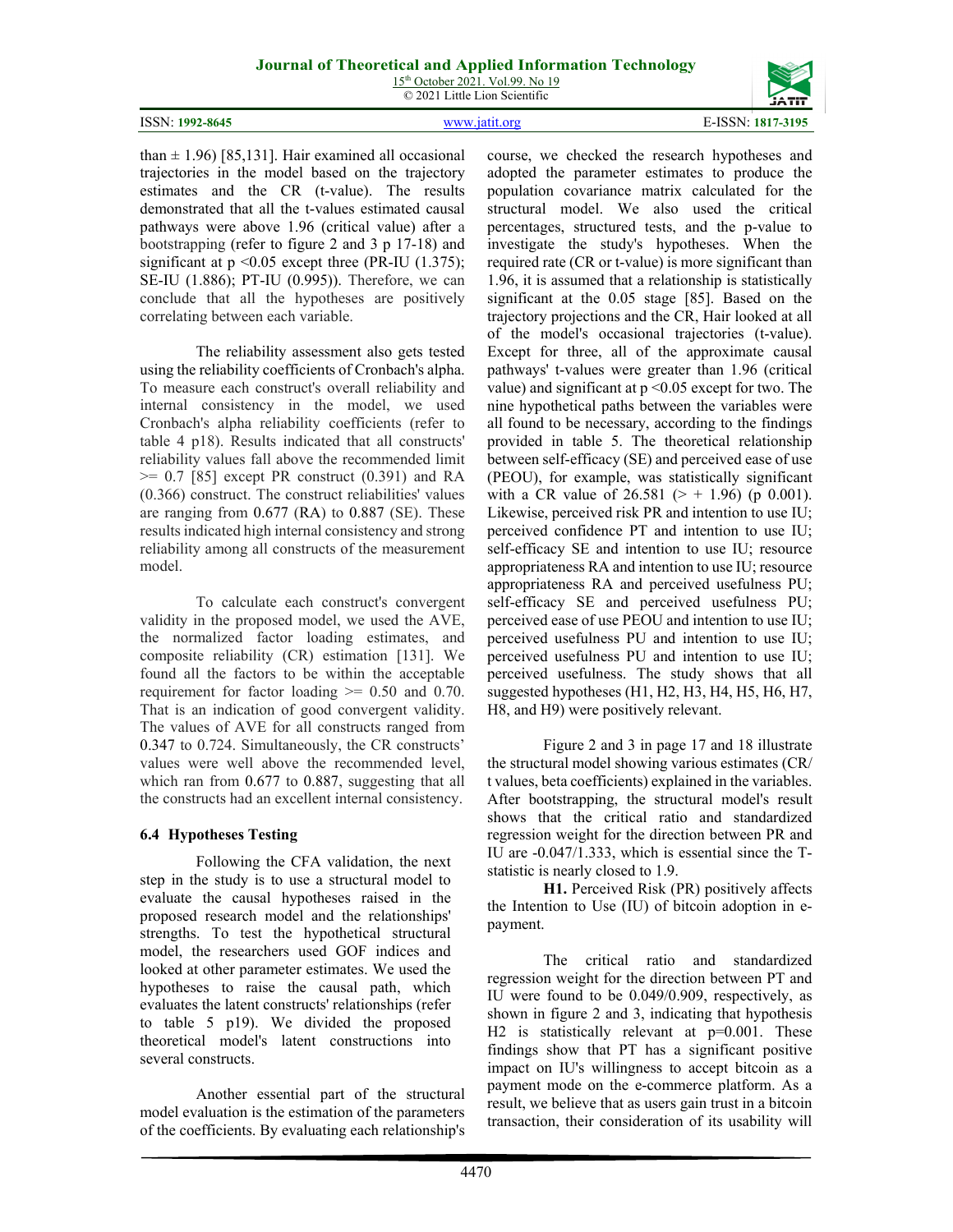| ISSN: 1992-8645 |
|-----------------|
|                 |

steadily improve. In conclusion, by IU, PT is an essential factor in bitcoin's absolute acceptance and success.

**H2.** Perceived trust (PT) positively affects the Intention to Use (IU) of bitcoin adoption in epayment.

The critical ratio and standardized regression weight for the path between SE to IU, SE to PU, and SE to PEOU were 0.083/1.854, 0.485/11.675, and 0.732/26.263 shows that hypothesis H3, H5, and H8 statistically significant at p=0.001. These results also demonstrate a robust positive effect between SE-IU, SE-PU, and SE-PEOU toward bitcoin adoption on the e-commerce platform as a mode of payment. Therefore, it infers that the role of Self-efficacy has a strong significant effect on Intention to Use. PU and PEOU also play an important mediating role between SE and IU. In summary, SE is an essential factor in bitcoin's actual adoption and success, both directly and indirectly through PU and PEOU.

**H3.** Self-Efficacy (SE) positively affects Perceived Ease of Use (PEOU) of bitcoin adoption in e-payment.

**H5.** Self-Efficacy (SE) positively affects Perceived Usefulness (PU) of bitcoin adoption in epayment.

**H8.** Self-Efficacy (SE) positively affects Perceived Ease of Use (PEOU) of bitcoin adoption in e-payment.

The structural model's result indicates that the critical ratio and uniform regression weight for the paths between RA and IU and RA and PU are 0.241/5.461 and 0.339/7.6, respectively, as shown in figure 2 and 3 page 17 and 18. The approach between these structures is statistically meaningful  $(p=0.001)$ , according to these findings. As a result, these findings support hypotheses H4 and H6. These findings also show a substantial significant impact of RA on IU and RA on PU regarding bitcoin adoption as a mode of payment on the e-commerce platform. Therefore, it assumes that when the users use the proper computer devices with the internet, they can easily interact with bitcoin in e-transaction. Their consideration of its usefulness will gradually increase. In summary, RA is an essential factor in bitcoin's actual adoption and success, both directly and indirectly through PU.

**H4.** Resource appropriateness (RA) positively affects Self-Efficacy (SE) of bitcoin adoption in e-payment.

**H6.** Resource appropriateness (RA) positively affects Perceived Usefulness (PU) of bitcoin adoption in e-payment.

The critical ratio and standardized regression weight for the path between PU and IU found to be 0.383/7.106, respectively, indicating that hypothesis H7 is statistically relevant at p=0.001. Therefore, it demonstrates a strong positive effect on IU's PU on bitcoin adoption on the e-commerce platform as a payment mode. It assumes that when the users perceive the bitcoin option as easy to use in the transaction, their consideration toward its usefulness will increase gradually. In summary, PU gets found to be an essential factor in bitcoin's actual adoption and success, directly to IU.

**H7.** Perceived Usefulness (PU) has a positive effect on the Intention to Use (IU) of bitcoin adoption in e-payment.

The critical ratio and standardized regression weight for the path between PEOU on the intention to use to be 0.172/3.066, respectively, shows that hypothesis H9 statistically significant at p=0.001. These findings also show that PEOU has a clear positive impact on IU's willingness to accept bitcoin as a payment method on the e-commerce platform. Therefore, it assumes that when users discover the ease of using the e-currency, they will definitively vote for bitcoin options in their daily transactions. Their consideration of its usefulness will also gradually increase. In summary, PEOU is an essential factor in bitcoin's actual adoption and success, directly on IU.

**H9.** Perceived Ease of Use (PEOU) positively affects the Intention to Use (IU) of bitcoin adoption in e-payment.

#### **7. DISCUSSION**

The impact of perceived risk (PR) on the intention to use (IU) (H1) characterizes expected dubious negative results on a client's conviction [133]. Because of shoppers' perceived risk hypothesis, customers see risk as they face vulnerability and bothersome outcomes because of bad choices. In this examination, PR accepts an immediate position impact on bitcoin's natural selection and utilization in e-installment utilizing the H1 hypotheses. The results demonstrated that the tvalues estimated causal pathways were closed 1.96 (critical value) and significant at  $p \le 0.05$ . These outcomes exhibit a beneficial PR effect on IU toward bitcoin appropriation on the web-based business stage as an installment method. Accordingly, it predicts that their value will increment step by step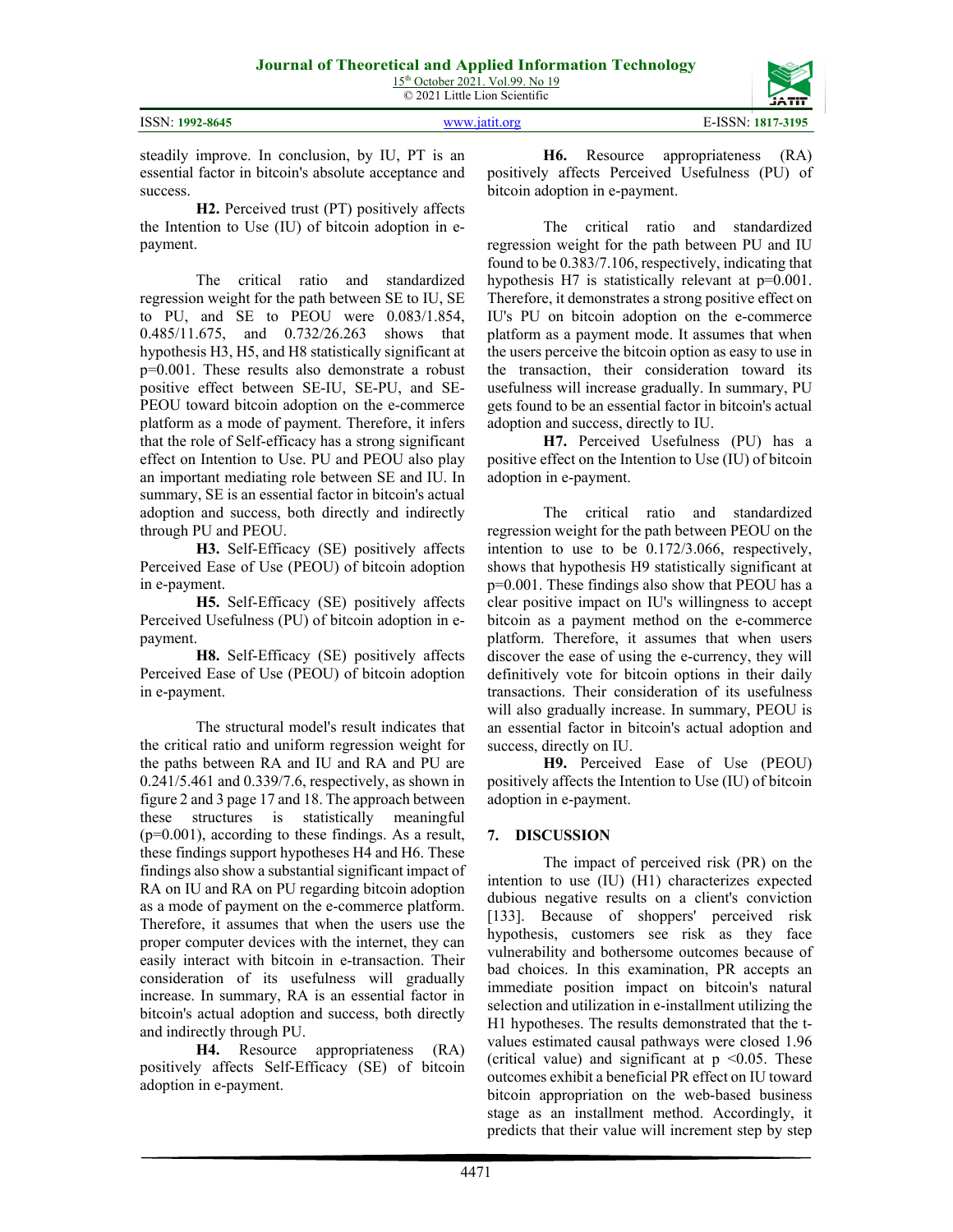|  | 15 <sup>th</sup> October 2021. Vol.99. No 19 |  |
|--|----------------------------------------------|--|
|  | © 2021 Little Lion Scientific                |  |

| ISSN: 1992-8645 | www.jatit.org | E-ISSN: 1817-3195 |
|-----------------|---------------|-------------------|



when the clients see the bitcoin exchange risk. PR is a significant factor in bitcoin's actual reception and achievement in the synopsis, straightforwardly to IU.

Perceived trust characterizes the degree of confidence that an individual has in another substance to perform anticipated exercises without exploiting. In this investigation, PT expects to immediately impact the actual appropriation and utilization of bitcoin in e-installment through the H2 hypotheses. We found that the estimation of critical ratio and standardized regression weight for PT and IU to be 0.049 and 0.955. The results demonstrated that all the t-values estimated causal pathways were below 1.96 (critical value) and nearly significant at p <0.05. These outcomes uncovered that the path between these develops factually huge at p=0.001. Hence, hypotheses H2 whenever discovered to be upheld by these outcomes. These discoveries further show a substantial critical impact of PT on IU toward bitcoin selection on the online business stage as an installment method. This way, it tends to be accepted that when the clients see the trust in utilizing bitcoin in e-exchange, their consideration toward its handiness will increment step by step. PT is a significant factor in bitcoin's actual reception and achievement in the synopsis, straightforwardly to IU.

Self-efficacy in the IS setting can be characterized as a client's view of their capacity and inspiration to utilize PCs to achieve an undertaking [134]. In this examination, the results of critical ratio and standardized regression weight for the way among SE and IU are 0.083 and 1.866 individually, demonstrating that hypotheses H3 measurably huge at p=0.001. The results indicated that all the t-values estimated causal pathways were above 1.96 (critical value) and significant at  $p \le 0.05$ . These outcomes also show a reliable constructive effect on SE on IU toward bitcoin appropriation on the internet business stage as an installment method. Consequently, it tends to get expected that when clients find the significance of self-efficacy in bitcoin alternatives in exchange, their consideration toward its handiness will increment progressively. In outline, SE is a significant factor in bitcoin's actual reception and achievement, both straightforwardly and roundabout way to IU.

Miller can characterize resource appropriateness in IS settings as materials, energy, administrations, staff, information, or different resources changed to deliver advantage and might be burned-through or made inaccessible [135]. In this examination, RA expects to have an immediate impact on the genuine appropriation and utilization of bitcoin in e-installment utilizing the H4 hypotheses (refer to table 5 p19). As appeared in Figures 2-3 page 17-18, the consequences of critical ratio and standardized regression weight for the way among RA and IU are 0.241 and 5.219 separately, demonstrating that theory H4 measurably huge at p=0.001. The results indicated that all the t-values estimated causal pathways were above 1.96 (critical value) and significant at  $p \le 0.05$ . Likewise, these outcomes show RA's constructive effect on IU toward bitcoin reception on the online business stage as an installment method. Accordingly, the analysis result may gather that resource appropriateness has a substantial huge impact on IU. In outline, RA is a significant factor in bitcoin's real reception and achievement, both legitimately and by implication through PU.

As previously mentioned, self-efficacy in the IS setting can be characterized as a client's view of their capacity and inspiration to utilize PCs to achieve an undertaking [136]. In this examination, the results of critical ratio and standardized regression weight for the way among SE and PU are 0.485 and 12.485 individuals, demonstrating that hypotheses H5 measurably huge at p=0.001. The results indicated that all the t-values estimated causal pathways were above 1.96 (critical value) and significant at  $p \leq 0.05$ . These outcomes also show SE's reliable constructive effect toward bitcoin appropriation on the internet business stage as an installment method. Consequently, it tends to get expected that when clients find the significance of self-efficacy in bitcoin alternatives in exchange, their consideration toward its handiness will increment progressively. In outline, SE is a significant factor in bitcoin's real reception and achievement, both straightforwardly and roundabout way to IU thought PU.

Resource appropriateness in IS setting as materials, energy, administrations, staff, information, or different resources changed to deliver advantage and might be burned-through or made inaccessible [137]. In this examination, RA expects to have a mediate position impact on the genuine appropriation and utilization of bitcoin adoption in e-installment through H6 hypotheses (refer to table 5 p19). the consequences of critical ratio and standardized regression weight for the way among RA and PU discovered to be 0.339 and 7.869 separately, demonstrating that theory H6 (as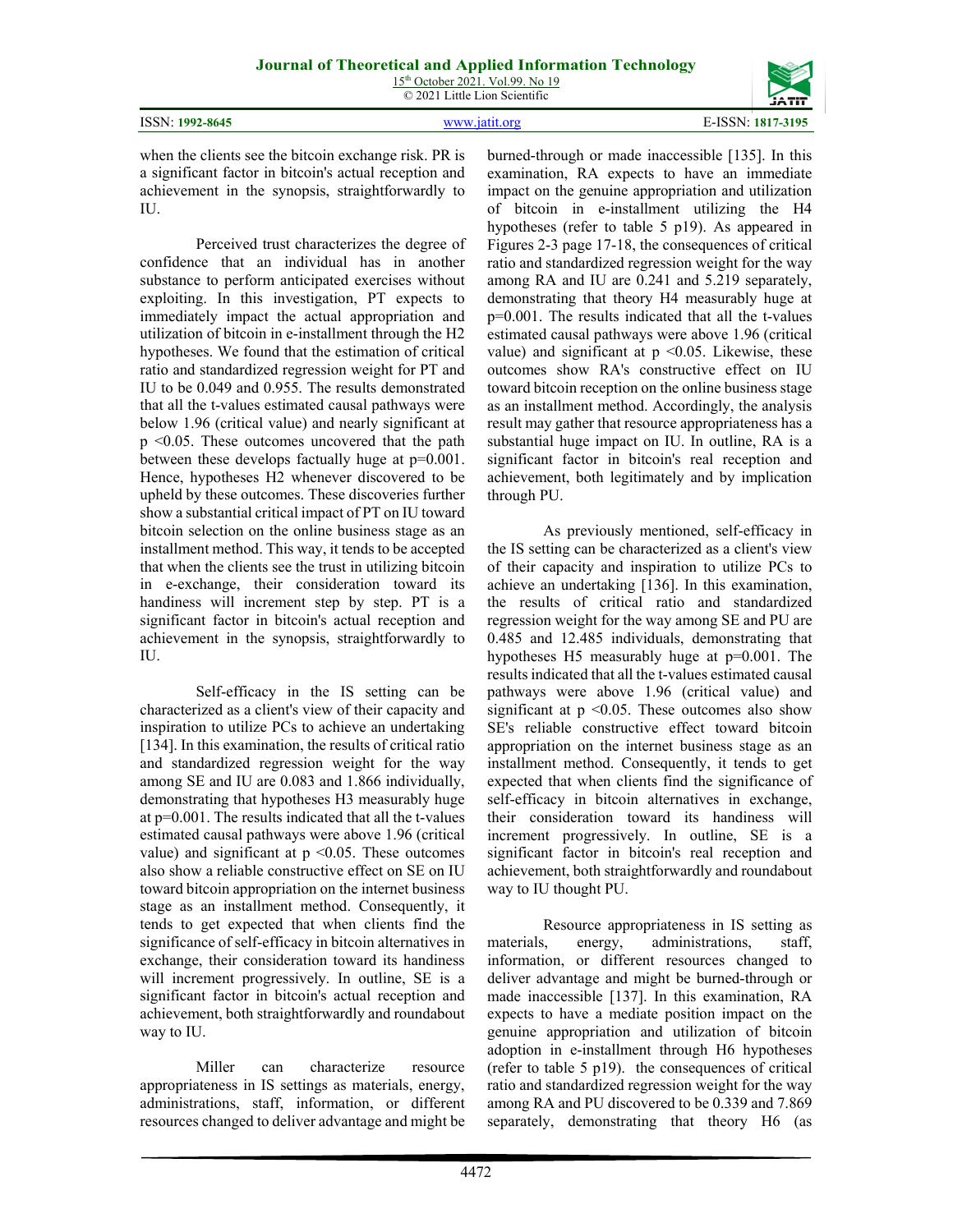proposed in the speculated model in section three) measurably huge at p=0.001. The results indicated that all the t-values estimated causal pathways were above 1.96 (critical value) and significant at  $p \le 0.05$ . Likewise, these outcomes show RA's constructive effect on PU toward bitcoin reception on the online business stage as an installment method. Accordingly, the analysis result may gather that resource appropriateness has a substantial huge impact on PU. In outline, RA is a significant factor in bitcoin's real reception and achievement, both legitimately and by implication through PU to IU.

PU is alluded to as the client's observation of a particular development (framework, administration, innovation) to improve their exhibition [138]. In this examination, the results of critical ratio and standardized regression weight for the way among PU and IU discovered are 0.383 and 6.906 individually, demonstrating that hypotheses H7 (as proposed in the guessed model in section three) factually huge at  $p=0.001$ . The results indicated that all the t-values estimated causal pathways were above 1.96 (critical value) and significant at  $p \leq 0.05$ . Likewise, these outcomes exhibit a reliable constructive result on PU to IU toward bitcoin selection on the web-based business stage as an installment method. Like this, it very well may be expected that when the clients see the bitcoin alternative as simple to use in exchange, their consideration toward its value will increment progressively. PU is a significant factor in bitcoin's genuine appropriation and achievement in a rundown, both straightforwardly and by implication to IU.

As mentioned above, self-efficacy in the IS setting can be characterized as a client's view of their capacity and inspiration to utilize PCs to achieve an undertaking [139]. In this examination, the results of critical ratio and standardized regression weight for the way among SE and PEOU are 0.172 and 3.246 individual, demonstrating that hypotheses H8 measurably huge at  $p=0.001$ . The results indicated that all the t-values estimated causal pathways were above 1.96 (critical value) and significant at  $p \le 0.05$ . These outcomes also show a reliable constructive effect on SE to PEOU toward bitcoin appropriation on the internet business stage as an installment method. Consequently, it tends to get expected that when clients find the significance of self-efficacy in bitcoin alternatives in exchange, their consideration toward its handiness will increment progressively. In outline, SE is a significant factor in bitcoin's real

reception and achievement, both straightforwardly and roundabout way to IU through PEOU.

PEOU mirrors the client's desire concerning the exertion needed to utilize IT advancements. In this investigation, PEOU gets expected to have an immediate beneficial outcome on bitcoin's open reception and utilization in einstallment using the H9 hypotheses. The conjectured connection between PEOU and IU tried through theories H9 (for example, PEOU-PU) was critical. Uncover that the essential estimation of ratio and standardized regression weight for the way among PEOU and IU discovered to be 0.172 and 3.246 separately, demonstrating that hypotheses H9 (as proposed in the speculated model in part three) measurably huge at p=0.001. The results showed that all the t-values estimated causal pathways were above 1.96 (critical value) and significant at  $p < 0.05$ . In this manner, it very well may be exhibited that there is a reliable constructive outcome on PEOU to IU toward bitcoin appropriation on the internet business stage as a method of installment. It can likewise get accepted that when the clients see bitcoin choice as simple to use in exchange, their consideration toward its helpfulness will increment step by step. In outline, PEOU is a significant factor in bitcoin's real reception and achievement, both legitimately and in a roundabout way to PU.

#### 8. CONCLUSION

The investigation utilized prior and secondary information references to fortify the essential data acquired. Preliminary and secondary information got from interviews, publications, journals, and books. The study utilized a review survey to assemble the necessary information for this exploration. Therefore, this investigation used a cross-sectional procedure that depends on data gathered at one point in time with an average premium in depicting connections among factors for a steady populace. And create a self-detailing, paperbased survey questionnaire as the information assortment instrument. The investigation solicits all participants to show their level of understanding or conflict with different proclamations in the overview survey with a 5-point Likert-type scale as an estimation. The study instrument was created by adjusting things from past exploration to acknowledgment in IS/IT acknowledgment area. We performed with SPSS for missing worth investigation, anomaly's assessment, spellbinding examination, and EFA to make this analysis successful. For the model investigation, an SEM device was used to test the proposed speculations to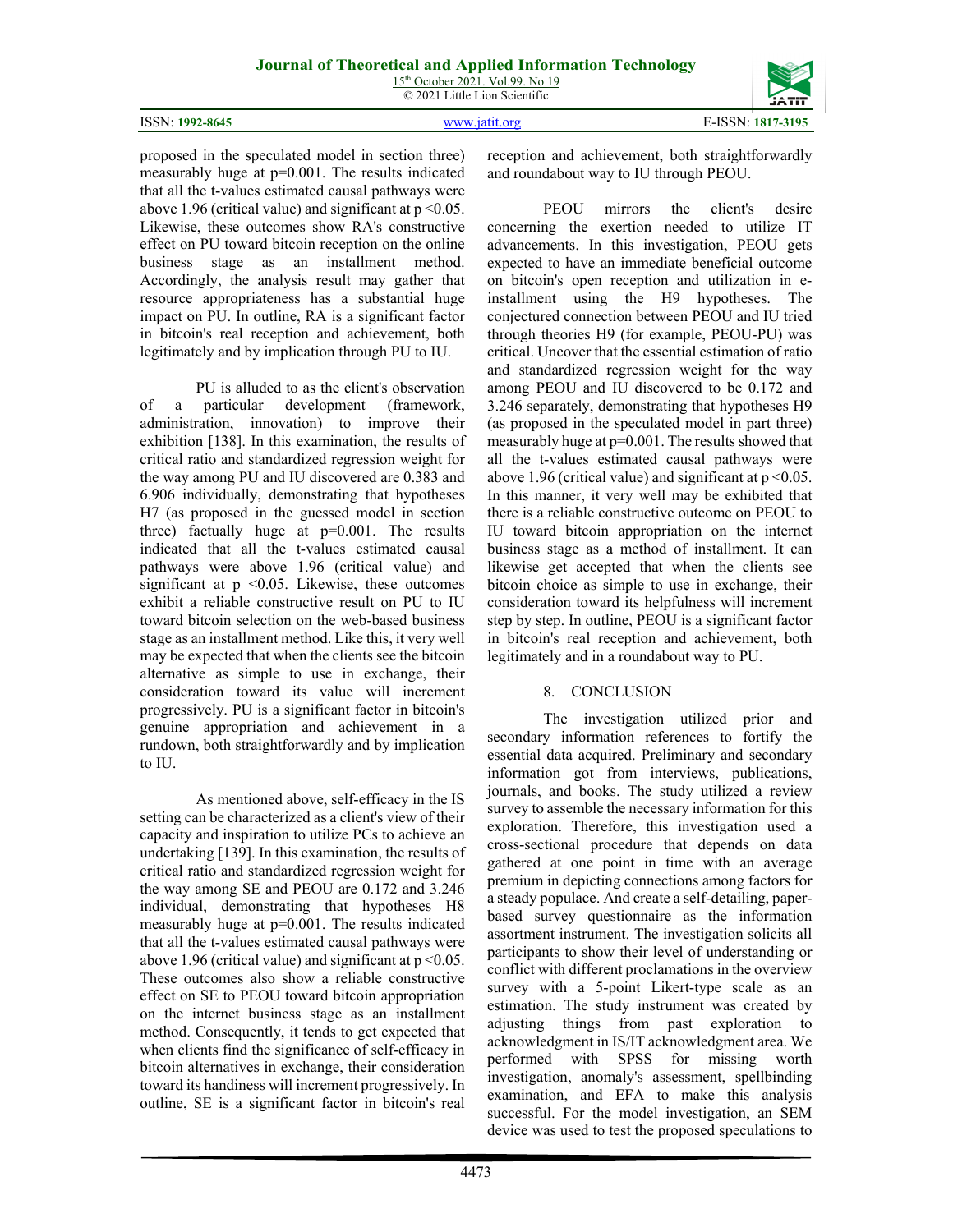15<sup>th</sup> October 2021. Vol.99. No 19 © 2021 Little Lion Scientific

| ISSN: 1992-8645 | WWW.18f1f.org | E-ISSN: 1817-3195 |
|-----------------|---------------|-------------------|

figure way dissects with the assistance of SmartPLS. Segment profiles of the example information and things level, the research adopts measurable testing in the transparent investigation. Be that as it may, the study extricated static variables (constructs) during EFA. Finally, the analysis comprised SEM of two stages and performed CFA and necessary model testing on EFA's information.

#### **REFERENCES:**

- [1] Sharma, N., Anand Sahu, R., Saraswat, V. and Garcia-Alfaro, J., 2021, March. Anonymous proof-of-asset transactions using designated blind signatures. In Foundations and Practice of Security: 13th International Symposium, FPS 2020, Montreal, QC, Canada, December 1–3, 2020, Revised Selected Papers 13 (pp. 137-146). Springer International Publishing.
- [2] Davis, K., 2021. The Coming Age of Bitcoin-An Indian Way of Seeing Things. Wesleyan Journal of Research.
- [3] Nakamoto, S., 2019. Bitcoin: A peer-to-peer electronic cash system. Manobo.
- [4] Decker, C. and Wattenhofer, R., 2013, September. Information propagation in the bitcoin network. In IEEE P2P 2013 Proceedings (pp. 1-10). IEEE.
- [5] Chiu, C.M., Chang, C.C., Cheng, H.L. and Fang, Y.H., 2009. Determinants of customer repurchase intention in online shopping. Online information review.
- [6] Im, I., Kim, Y. and Han, H.J., 2008. The effects of perceived risk and technology type on users' acceptance of technologies. Information & Management, 45(1), pp.1-9.
- [7] Morley, DA, 2012. Enhancing networking and proactive learning skills in the first-year university experience through the use of wikis. Nurse Education Today, 32(3), pp.261-266.
- [8] Okoli, C. and Schabram, K., 2010. A guide to conducting a systematic literature review of information systems research.
- [9] Usher, E.L., 2009. Sources of middle school students' self-efficacy in mathematics: A qualitative investigation. American Educational Research Journal, 46(1), pp.275- 314.
- [10] Woodside, J.M., Augustine Jr, FK and Giberson, W., 2017. Blockchain technology adoption status and strategies. Journal of International Technology and Information Management, 26(2), pp.65-93.
- [11] Reynolds, L. and Winks, J., 2021. DATA PROTECTION TECHNIQUES: A

CRYPTOGRAPHY APPROACH. Journal of Technology and Systems, 3(1), pp.14-21.

- [12] Murko, A. and Vrhovec, S.L., 2019, November. Bitcoin adoption: Scams and anonymity may not matter but trust into Bitcoin security does. In Proceedings of the Third Central European Cybersecurity Conference (pp. 1-6).
- [13] Farion, A., Dluhopolskyi, O., Banakh, S., Moskaliuk, N., Farion, M. and Ivashuk, Y., 2019, June. Using blockchain technology for boost cyber security. In 2019 9th International Conference on Advanced Computer Information Technologies (ACIT) (pp. 452- 455). IEEE.
- [14] Bhalaji, N., 2019. Qos And Defense Enhancement Using Block Chain for Fly Wireless Networks. Journal of trends in Computer Science and Smart technology (TCSST), 1(01), pp.1-13.
- [15] Nwachukwu, UJ, 2019. Overview of Blockchain Technology Cryptographic Security.
- [16] Mohamada, S., Abdurrahmanb, A.P. and Keong, O.C., 2020. Blockchain technology: Implications for accountants. International Journal of Innovation, Creativity and Change, 10(11), pp.101-117.
- [17] Davis, F.D., 1989. Perceived usefulness, perceived ease of use, and user acceptance of information technology. MIS quarterly, pp.319-340.
- [18] Ajzen, I. and Fishbein, M., 1975. A Bayesian analysis of attribution processes. Psychological bulletin, 82(2), p.261.
- [19] Deci, EL and Ryan, R.M., 1985. The general causality orientations scale: Self-determination in personality. Journal of research in personality, 19(2), pp.109-134.
- [20] DeLone, W.H. and McLean, E.R., 1992. Information systems success: The quest for the dependent variable. Information systems research, 3(1), pp.60-95.
- [21] Davis, F.D., Bagozzi, RP and Warshaw, P.R., 1989. User acceptance of computer technology: A comparison of two theoretical models. Management science, 35(8), pp.982- 1003.
- [22] Fredricks, A.J. and Dossett, D.L., 1983. Attitude–behavior relations: A comparison of the Fishbein-Ajzen and the Bentler-Speckart models. Journal of personality and social psychology, 45(3), p.501.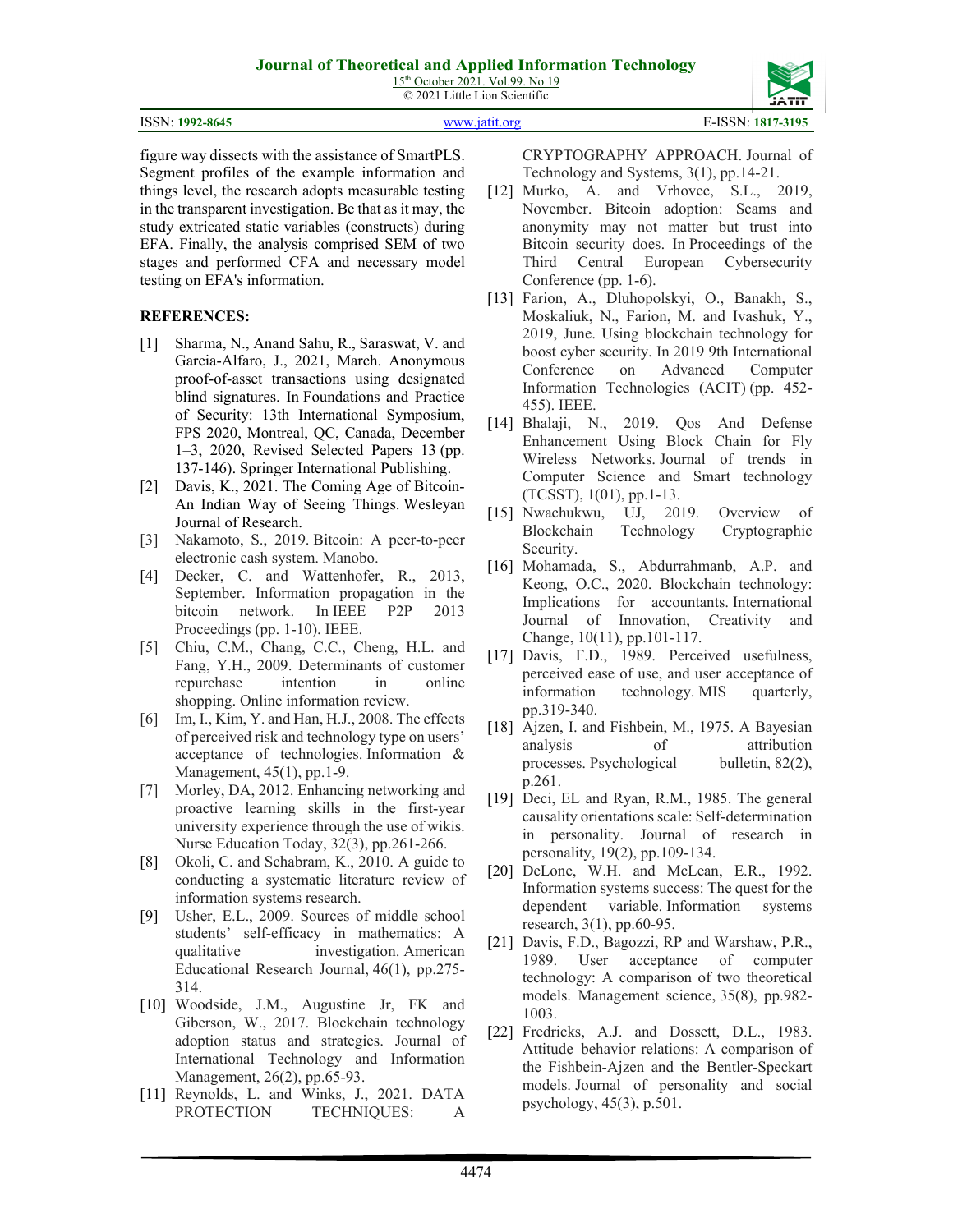15<sup>th</sup> October 2021. Vol.99. No 19 © 2021 Little Lion Scientific

ISSN: **1992-8645** [www.jatit.org](http://www.jatit.org/) E-ISSN: **1817-3195**

- [23] Ryu, H.S., 2018. What makes users willing or hesitant to use Fintech? the moderating effect of user type. Industrial Management & Data Systems.
- [24] Ali, M., Raza, S.A., Khamis, B., Puah, C.H. and Amin, H., 2021. How perceived risk, benefit and trust determine user Fintech adoption: a new dimension for Islamic finance. foresight.
- [25] Chong, J.B., 2019. Perceived Benefits and Risks Towards the Intention to Use Fintech (Doctoral dissertation, UTAR).
- [26] Ryu, Y., Kim, S. and Kim, S., 2018. Does trust matter? analyzing the impact of trust on the perceived risk and acceptance of nuclear power energy. Sustainability, 10(3), p.758.
- [27] Pavlou, P.A., 2003. Consumer acceptance of electronic commerce: Integrating trust and risk with the technology acceptance model. International journal of electronic commerce, 7(3), pp.101-134.
- [28] Featherman, M.S. and Pavlou, P.A., 2003. Predicting e-services adoption: a perceived risk facets perspective. International journal of human-computer studies, 59(4), pp.451-474.
- [29] Ratnasingam, P. and Pavlou, P.A., 2003. Technology trust in internet-based interorganizational electronic commerce. Journal of Electronic Commerce in Organizations (JECO), 1(1), pp.17-41.
- [30] Zikmund, W.G. and Scott, J.E., 1974. A Multivariate analysis of perceived risk selfconfidence and information sources. ACR North American Advances.
- [31] Lewis, B.R., 2015. Perceived Risk. Wiley Encyclopedia of Management, pp.1-2.
- [32] Kim, D.J., Ferrin, D.L. and Rao, H.R., 2008. A trust-based consumer decision-making model in electronic commerce: The role of trust, perceived risk, and their antecedents. Decision support systems, 44(2), pp.544-564.
- [33] Paschalie, L.E. and Santoso, A.S., 2020. Cryptocurrencies as Investment Instrument: A Social Commerce and Subscription-Based Service Perspective. Journal of Business and Economic Analysis, 3(2), pp.106-132.
- [34] Folkinshteyn, D. and Lennon, M., 2016. Braving Bitcoin: A technology acceptance model (TAM) analysis. Journal of Information Technology Case and Application Research, 18(4), pp.220-249.
- [35] Jin, C.C., Seong, L.C. and Khin, A.A., 2019. Factors affecting the consumer acceptance towards Fintech products and services in

Malaysia. International Journal of Asian Social Science, 9(1), pp.59-65.

- [36] Ryan, R.M. and Deci, EL, 2000. Selfdetermination theory and the facilitation of intrinsic motivation, social development, and well-being. American psychologist, 55(1), p.68.
- [37] Bandura, A., 1986. Fearful expectations and avoidant actions as coeffects of perceived selfinefficacy.
- [38] Chen, K.C. and Jang, S.J., 2010. Motivation in online learning: Testing a model of selfdetermination theory. Computers in Human Behavior, 26(4), pp.741-752.
- [39] Roca, J.C. and Gagné, M., 2008. Understanding e-learning continuance intention in the workplace: A selfdetermination theory perspective. Computers in human behavior, 24(4), pp.1585-1604.
- [40] Petter, S., DeLone, W. and McLean, E., 2008. Measuring information systems success: models, dimensions, measures, and interrelationships. European journal of information systems, 17(3), pp.236-263.
- [41] Halonen, R., Thomander, H. and Laukkanen, E., 2010. DeLone & McLean IS success model in evaluating knowledge transfer in a virtual learning environment. International Journal of Information Systems and Social Change (IJISSC), 1(2), pp.36-48.
- [42] Umeozor, U.J., 2020. EXETENT OF EDUCATIONAL RESOURCES UTILIZATION FOR TEACHER JOB PERFORMANCE IN SECONDARY SCHOOLS IN ANAMBRA STATE, NIGERIA. Unizik Journal of Educational Management and Policy, 3(1).
- [43] Singh, S., Sharma, P.K., Yoon, B., Shojafar, M., Cho, G.H. and Ra, IH, 2020. Convergence of blockchain and artificial intelligence in IoT network for the sustainable smart city. Sustainable Cities and Society, 63, p.102364.
- [44] Kumaran, J.C. and Aramudhan, M., 2018. A survey on resource allocation strategies in cloud. International Journal of Reasoningbased Intelligent Systems, 10(3-4), pp.328- 336.
- [45] Mendoza-Tello, J.C., Mora, H., Pujol-López, F.A. and Lytras, M.D., 2018. Social commerce as a driver to enhance trust and intention to use cryptocurrencies for electronic payments. IEEE Access, 6, pp.50737-50751.
- [46] Stone, R.N. and Grønhaug, K., 1993. Perceived risk: Further considerations for the

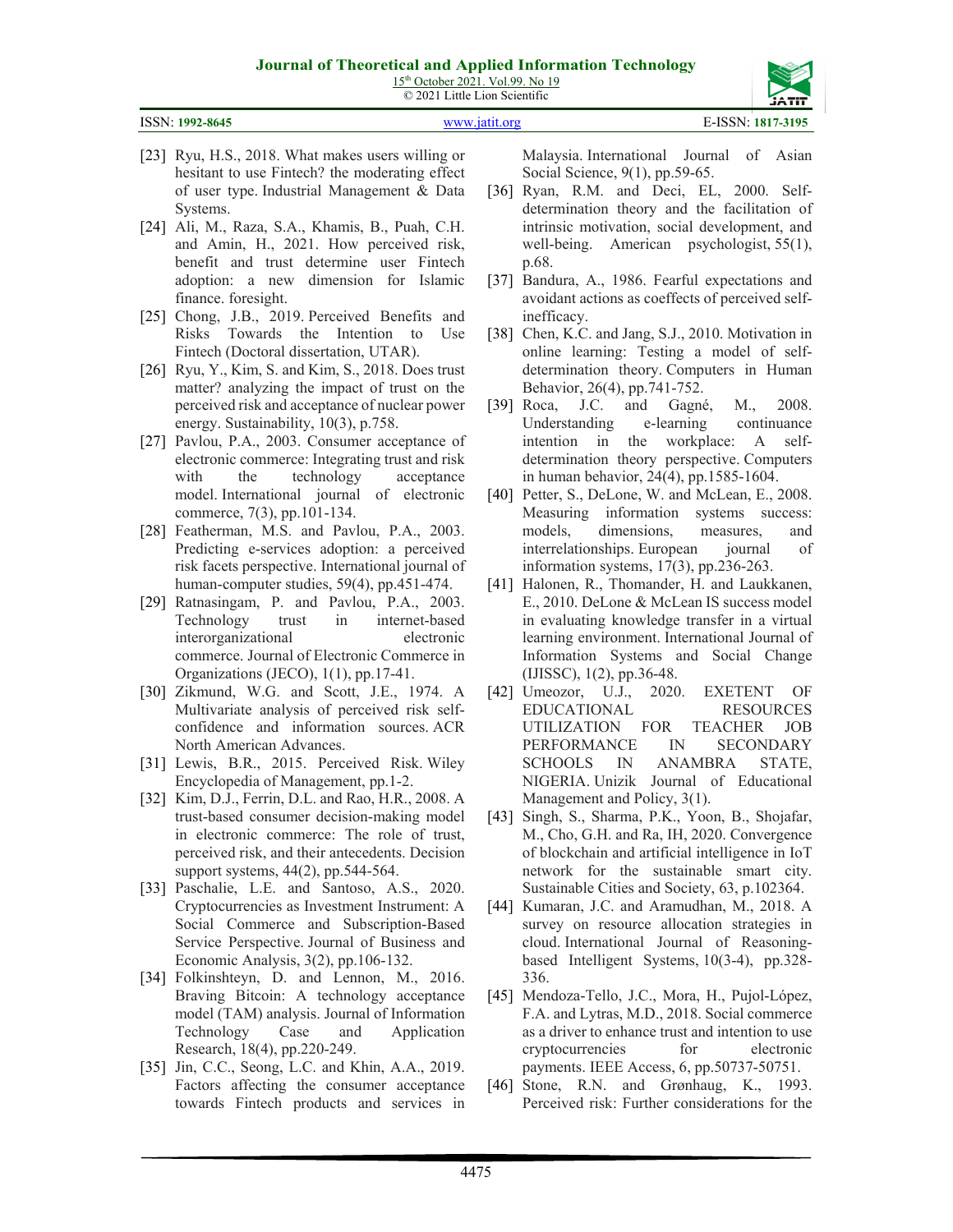

marketing discipline. European Journal of marketing, 27(3), pp.39-50.

- [47] Paschalie, L.E. and Santoso, A.S., 2020. Cryptocurrencies as Investment Instrument: A Social Commerce and Subscription-Based Service Perspective. Journal of Business and Economic Analysis, 3(2), pp.106-132.
- [48] Arli, D., van Esch, P., Bakpayev, M. and Laurence, A., 2020. Do consumers really trust cryptocurrencies? Marketing Intelligence & Planning.
- [49] Shin, D. and Hwang, Y., 2020. The effects of security and traceability of blockchain on digital affordance. Online information review.
- [50] Jin, C.C., Seong, L.C. and Khin, A.A., 2019. Factors affecting the consumer acceptance towards Fintech products and services in Malaysia. International Journal of Asian Social Science, 9(1), pp.59-65.
- [51] Folkinshteyn, D. and Lennon, M., 2016. Braving Bitcoin: A technology acceptance model (TAM) analysis. Journal of Information Technology Case and Application Research, 18(4), pp.220-249.
- [52] Mao, C. and Hu, X., 2013. Teachers' Use Intention of Multimedia Instruction Resources among Rural Primary Schools in China. Creative Education, 4(9), pp.620-625.
- [53] Nuryyev, G., Wang, Y.P., Achyldurdyyeva, J., Jaw, B.S., Yeh, Y.S., Lin, H.T. and Wu, L.F., 2020. Blockchain technology adoption behavior and sustainability of the business in tourism and hospitality SMEs: an empirical study. Sustainability, 12(3), p.1256.
- [54] Ryan, R.M. and Deci, EL, 2000. Intrinsic and extrinsic motivations: Classic definitions and new directions. Contemporary educational psychology, 25(1), pp.54-67.
- [55] Ryan, R.M. and Deci, EL, 2000. Selfdetermination theory and the facilitation of intrinsic motivation, social development, and well-being. American psychologist, 55(1), p.68.
- [56] Akhtar, D.M.I., 2016. Research design. Research Design (February 1, 2016).
- [57] Daniel, B.K., 2019. Big Data and data science: A critical review of issues for educational research. British Journal of Educational Technology, 50(1), pp.101-113.
- [58] Lebow, J.L., Chambers, A.L., Christensen, A. and Johnson, S.M., 2012. Research on the treatment of couple distress. Journal of Marital and Family therapy, 38(1), pp.145-168.
- [59] Schoonenboom, J. and Johnson, R.B., 2017. How to construct a mixed methods research

design. KZfSS Kölner Zeitschrift für Soziologie und Sozialpsychologie, 69(2), pp.107-131.

- [60] Eyisi, D., 2016. The usefulness of qualitative and quantitative approaches and methods in researching problem-solving ability in science education curriculum. Journal of Education and Practice, 7(15), pp.91-100.
- [61] Wang, L.Y.K., 2019. Design and Evaluation of Integrated Cloud Based E-Learning Framework (Doctoral dissertation, Multimedia University).
- [62] Lew, S.L., Lau, S.H. and Leow, MC, 2019. Usability factors predicting continuance of intention to use cloud e-learning application. Heliyon, 5(6), p.e01788.
- [63] Berg, B.L. and Lune, H., 2012. Qualitative research methods for the social sciences. Eight editions. Amerika: Pearson.
- [64] West, L.M., Donovan, R.A. and Daniel, A.R., 2016. The price of strength: Black college women's perspectives on the strong Black woman stereotype. Women & Therapy, 39(3- 4), pp.390-412.
- [65] Eyisi, D., 2016. The usefulness of qualitative and quantitative approaches and methods in researching problem-solving ability in science education curriculum. Journal of Education and Practice, 7(15), pp.91-100.
- [66] Rahman, M.S., 2020. The advantages and disadvantages of using qualitative and quantitative approaches and methods in language "testing and assessment" research: A literature review.
- [67] Connolly, P., 2007. Quantitative data analysis in education: A critical introduction using SPSS. Routledge.
- [68] Mellinger, C. and Hanson, T., 2016. Quantitative research methods in translation and interpreting studies. Routledge.
- [69] Eyisi, D., 2016. The usefulness of qualitative and quantitative approaches and methods in researching problem-solving ability in science education curriculum. Journal of Education and Practice, 7(15), pp.91-100.
- [70] Queirós, A., Faria, D. and Almeida, F., 2017. Strengths and limitations of qualitative and quantitative research methods. European Journal of Education Studies.
- [71] Grossman, S. and Cohen, A., 2017. Contributions to a gestalt quantitative research tradition: Establishing the Gestalt Mental Status Exam. Gestalt Journal of Australia and New Zealand, 13(2), p.29.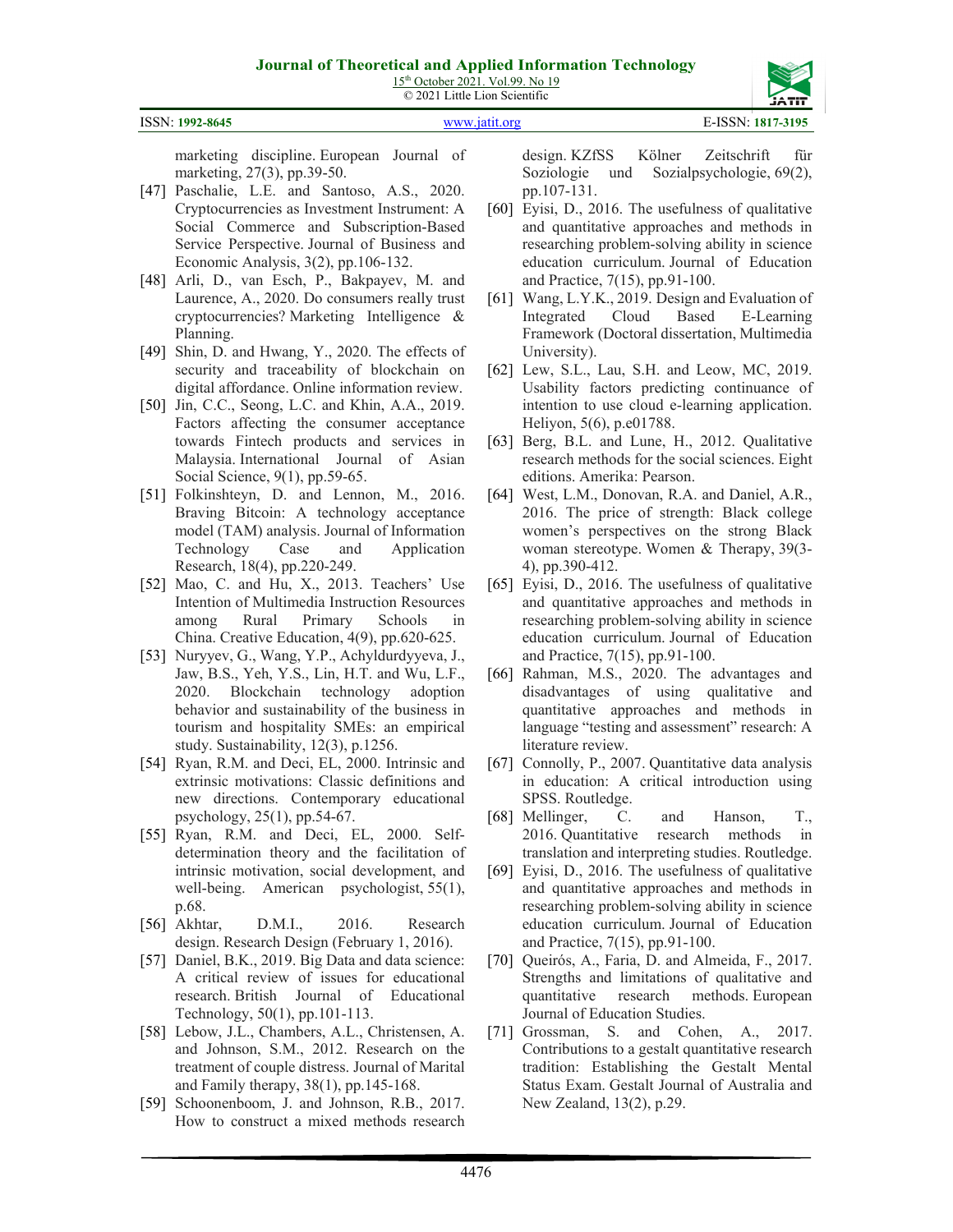15<sup>th</sup> October 2021. Vol.99. No 19 © 2021 Little Lion Scientific



ISSN: **1992-8645** [www.jatit.org](http://www.jatit.org/) E-ISSN: **1817-3195**

- [72] Hill, RP, Ainscough, T., Shank, T. and Manullang, D., 2007. Corporate social responsibility and socially responsible investing: A global perspective. Journal of business ethics, 70(2), pp.165-174.
- [73] Hefer, Y. and Cant, M.C., 2013. Visual Merchandising Displays Effect on Consumers: A Valuable Asset or An Unnecessary Burden for Apparel Retailers. International Business & Economics Research Journal (IBER), 12(10), pp.1217-1224.
- [74] Banerjee, A. and Chaudhury, S., 2010. Statistics without tears: Populations and samples. Industrial psychiatry journal, 19(1), p.60.
- [75] Sekaran, U. and Bougie, R., 2016. Research methods for business: A skill building approach. John Wiley & Sons.
- [76] Linden, A., Trochim, W.M. and Adams, J.L., 2006. Evaluating program effectiveness using the regression point displacement design. Evaluation & the Health Professions, 29(4), pp.407-423.
- [77] Knight, S.A. and Cross, D., 2012. Using contextual constructs model to frame doctoral research methodology.
- [78] Haleem, A., Mannan, B., Luthra, S., Kumar, S. and Khurana, S., 2019. Technology forecasting (TF) and technology assessment (TA) methodologies: a conceptual review. Benchmarking: An International Journal.
- [79] Kumari, A., Tanwar, S., Tyagi, S., Kumar, N., Maasberg, M. and Choo, K.K.R., 2018. Multimedia big data computing and Internet of Things applications: A taxonomy and process model. Journal of Network and Computer Applications, 124, pp.169-195.
- [80] Khalid, K., Abdullah, H.H. and Kumar M, D., 2012. Get along with quantitative research process. International Journal of Research in Management.
- [81] Wong, K.T., 2013. Understanding Student Teachers' Behavioural Intention to Use Technology: Technology Acceptance Model (TAM) Validation and Testing. Online Submission, 6(1), pp.89-104.
- [82] Al-hawari, M.A. and Mouakket, S., 2010. The influence of technology acceptance model (TAM) factors on students'e‐satisfaction and e‐ retention within the context of UAE e‐ learning. Education, Business and Society: Contemporary Middle Eastern Issues.
- [83] van der Heijden, H., 2000. Using the technology acceptance model to predict

website usage: Extensions and Empirical Test. Research Memorandum, 2000, p.25.

- [84] Goodhue, D.L., Lewis, W. and Thompson, R., 2012. Does PLS have advantages for small sample size or non-normal data? MIS quarterly, pp.981-1001.
- [85] Hair, J.F., Sarstedt, M., Ringle, C.M. and Mena, J.A., 2012. An assessment of the use of partial least squares structural equation modeling in marketing research. Journal of the academy of marketing science, 40(3), pp.414- 433.
- [86] Kline, R.B., 2011. Convergence of structural equation modeling and multilevel modeling.
- [87] Alreck, P.L., Alreck, P.L., Settle, R.B. and Robert, S., 1995. The survey research handbook. McGraw-Hill/Irwin.
- [88] Coughlan, M., Cronin, P. and Ryan, F., 2009. Survey research: Process and limitations. International Journal of Therapy and Rehabilitation, 16(1), pp.9-15.
- [89] Janes, J., 1999. Survey construction. Library hi tech.
- [90] Hernon, P., 1994. Determination of Sample Size and Selection of the Sample: Concepts, General Sources, and Software (Research Note). College & research libraries, 55(2), pp.171-179.
- [91] Dattalo, P., 2008. Determining sample size: Balancing power, precision, and practicality. oxford university press.
- [92] Mujere, N., 2016. Sampling in research. In Mixed methods research for improved scientific study (pp. 107-121). IGI Global.
- [93] Tuominen, A., Järvi, T., Hyytinen, K., Mitsakis, E., Lopez-Lambas, M.E., La Paix, L., van der Waard, J., Binsted, A. and Sitov, A., 2011. Evaluating the achievements and impacts of EC framework programme transport projects. European Transport Research Review, 3(2), pp.59-74.
- [94] Wen, M., Baym, N., Tamuz, O., Teevan, J., Dumais, S.T. and Kalai, A., 2015, June. OMG UR Funny! Computer-Aided Humor with an Application to Chat. In ICCC (pp. 86-93).
- [95] Masele, J.J. and Malunde, B.M., 2017. Modeling Electronic Learning Management Systems (ELMS) Continued usage Intentions among Facilitators in Higher Education Institutions in Tanzania. ORSEA JOURNAL, 6(2).
- [96] Hill, R., 1998. What sample size is "enough" in internet survey research. Interpersonal Computing and Technology: An electronic journal for the 21st century, 6(3-4), pp.1-12.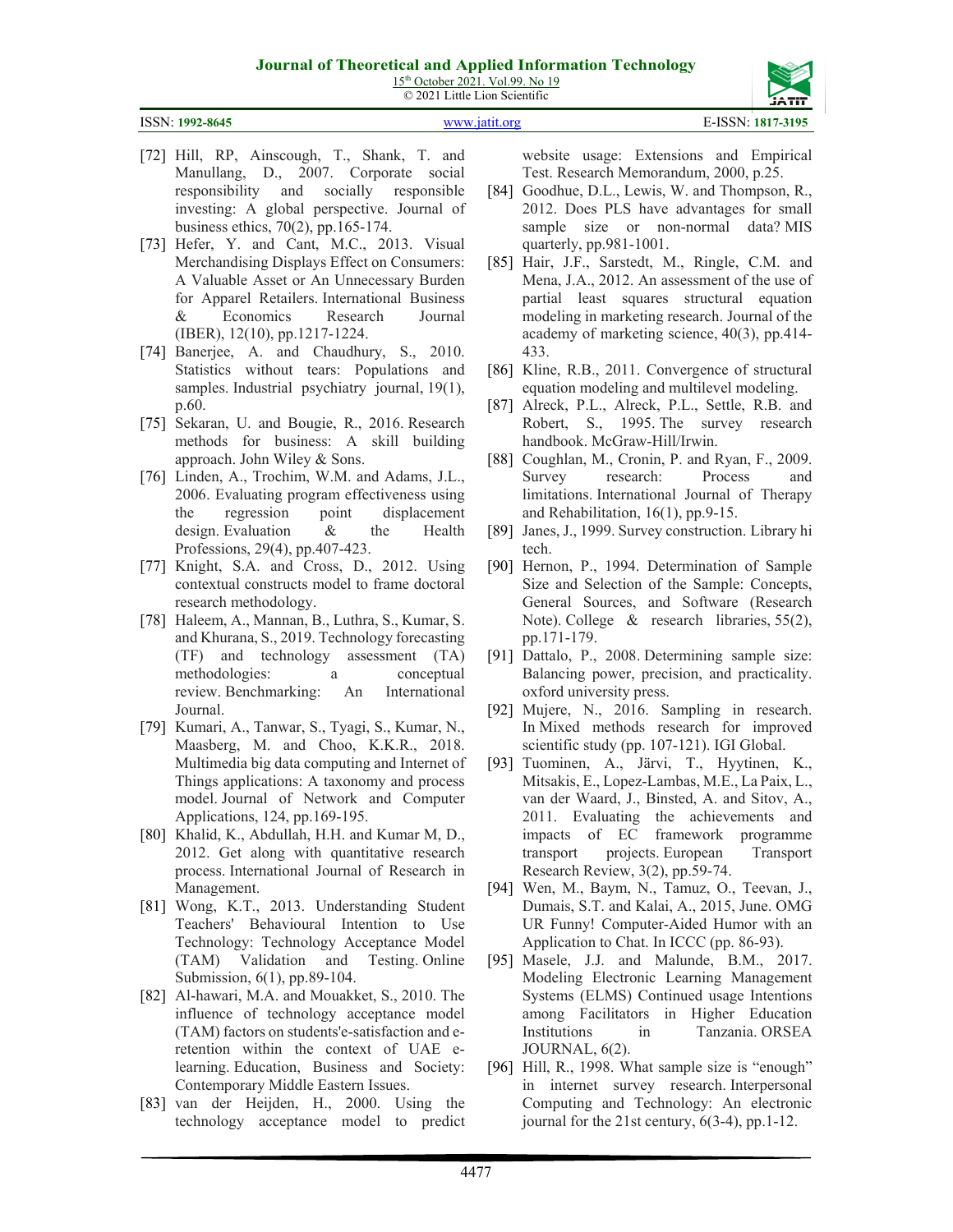15<sup>th</sup> October 2021. Vol.99. No 19 © 2021 Little Lion Scientific



| ISSN: 1992-8645 | www.jatit.org | E-ISSN: 1817-3195 |
|-----------------|---------------|-------------------|
|                 |               |                   |

- [97] Alreck, P. and Settle, R.B., 2002. Gender effects on internet, catalogue and store shopping. Journal of Database Marketing & Customer Strategy Management, 9(2), pp.150- 162.
- [98] Leung, S.O., 2011. A comparison of psychometric properties and normality in 4-, 5- , 6-, and 11-point Likert scales. Journal of Social Service Research, 37(4), pp.412-421.
- [99] Wang, L.Y.K., 2019. Design and Evaluation of Integrated Cloud Based E-Learning Framework (Doctoral dissertation, Multimedia University).
- [100]Gefen, D., Karahanna, E. and Straub, D.W., 2003. Trust and TAM in online shopping: An integrated model. MIS quarterly, pp.51-90.
- [101]Chiu, C.M., Chang, C.C., Cheng, H.L. and Fang, Y.H., 2009. Determinants of customer repurchase intention in online shopping. Online information review.
- [102]Jacoby, J. and Kaplan, L.B., 1972. The components of perceived risk. ACR special volumes.
- [103]Taylor, J.W., 1974. The role of risk in consumer behavior: A comprehensive and operational theory of risk taking in consumer behavior. Journal of marketing, 38(2), pp.54- 60.
- [104]Peter, J.P. and Ryan, M.J., 1976. An investigation of perceived risk at the brand level. Journal of marketing research, 13(2), pp.184-188.
- [105] Goodwin, C., 1991. Privacy: Recognition of a consumer right. Journal of Public Policy & Marketing, 10(1), pp.149-166.
- [106]Bart, Y., Shankar, V., Sultan, F. and Urban, GL, 2005. Are the drivers and role of online trust the same for all web sites and consumers? A large-scale exploratory empirical study. Journal of marketing, 69(4), pp.133- 152.
- [107]Kim, D. and Chang, H., 2007. Key functional characteristics in designing and operating health information websites for user satisfaction: An application of the extended technology acceptance model. International journal of medical informatics, 76(11-12), pp.790-800.
- [108]Park, E. and Kim, K.J., 2014. An integrated adoption model of mobile cloud services: exploration of key determinants and extension of technology acceptance model. Telematics and Informatics, 31(3), pp.376-385.
- [109]Chen, Y.H. and Barnes, S., 2007. Initial trust and online buyer behaviour. Industrial management & data systems.
- [110]Arnott, D.C., Wilson, D., Mukherjee, A. and Nath, P., 2007. Role of electronic trust in online retailing. European Journal of Marketing.
- [111]Mao, C. and Hu, X., 2013. Teachers' Use Intention of Multimedia Instruction Resources among Rural Primary Schools in China. Creative Education, 4(9), pp.620-625.
- [112]Caspar, R., Peytcheva, E., Yan, T., Lee, S., Liu, M. and Hu, M., 2016. Pretesting. Cross-Cultural Survey Guidelines. August.
- [113] Alreck, P.L., Alreck, P.L., Settle, R.B. and Robert, S., 1995. The survey research handbook. McGraw-Hill/Irwin.
- [114]Goodman, R., Meltzer, H. and Bailey, V., 1998. The Strengths and Difficulties Questionnaire: a pilot study on the validity of the self-report version. European child & adolescent psychiatry, 7(3), pp.125-130.
- [115] Whitley, E. and Ball, J., 2002. Statistics review 4: sample size calculations. Critical care, 6(4), pp.1-7.
- [116]Roth, P.L. and Craig, A., 1998. Response rates in HRM/OB survey research: Norms and correlates, 1990–1994. Journal of Management, 24(1), pp.97-117.
- [117]Akgün, A.E., Lynn, G.S., Keskin, H. and Dogan, D., 2014. Team learning in IT implementation projects: Antecedents and consequences. International Journal of Information Management, 34(1), pp.37-47.
- [118]Hyde, K.F., 2000. Recognising deductive processes in qualitative research. Qualitative market research: An international journal.
- [119] Fink, A., 2003. The survey handbook. sage.
- [120] Fowler Jr, FJ, 2013. Survey research methods. Sage publications.
- [121]Queiroz, M.M., Telles, R. and Bonilla, S.H., 2019. Blockchain and supply chain management integration: a systematic review of the literature. Supply Chain Management: An International Journal.
- [122]Brewer, E.W., 2009. Conducting survey research in education. In Handbook of research on e-learning applications for career and technical education: Technologies for vocational training (pp. 519-533). IGI Global.
- [123]Tendai, M. and Crispen, C., 2009. In-store shopping environment and impulsive buying. African journal of marketing management, 1(4), pp.102-108.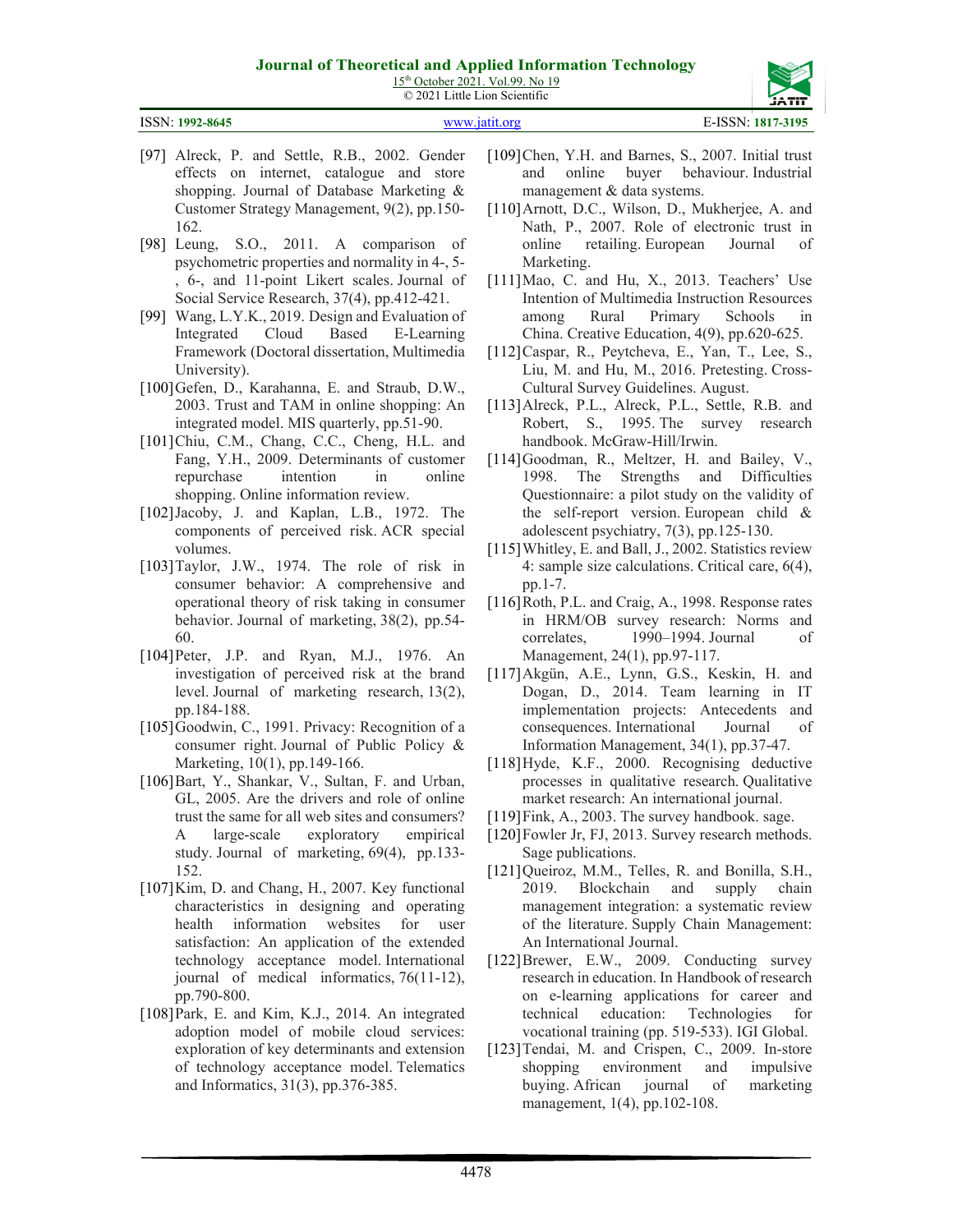15<sup>th</sup> October 2021. Vol.99. No 19 © 2021 Little Lion Scientific

| ISSN: 1992-8645 | www.jatit.org | E-ISSN: 1817-3195 |
|-----------------|---------------|-------------------|

- [124]Darlington III, JK, 2014. The future of Bitcoin: mapping the global adoption of world's largest cryptocurrency through benefit analysis.
- [125] Arias-Oliva, M., Pelegrín-Borondo, J. and Matías-Clavero, G., 2019. Variables influencing cryptocurrency use: a technology acceptance model in Spain. Frontiers in Psychology, 10, p.475.
- [126]Tabachnick, B.G., Fidell, L.S. and Ullman, J.B., 2007. Using multivariate statistics (Vol. 5, pp. 481-498). Boston, MA: Pearson.
- [127]Rusuli, C.M., Tasmin, R., Takala, J. and Norazlin, H., 2013. Factor retention decisions in exploratory factor analysis results: A study type of knowledge management process at Malaysian university libraries. Asian Social Science, 9(15), p.227.
- [128]Teeroovengadum, V., Kamalanabhan, T.J. and Seebaluck, A.K., 2016. Measuring service quality in higher education. Quality Assurance in Education.
- [129]Bartlett, M.S., 1954. A note on the multiplying factors for various  $\chi$ 2 approximations. Journal of the Royal Statistical Society: Series B (Methodological), 16(2), pp.296-298.
- [130]Dziuban, C.D. and Shirkey, E.C., 1974. When is a correlation matrix appropriate for factor analysis? Some decision rules. Psychological bulletin, 81(6), p.358.
- [131]Hair Jr, J.F., Sarstedt, M., Hopkins, L. and Kuppelwieser, V.G., 2014. Partial least squares structural equation modeling (PLS-SEM): An emerging tool in business research. European business review.
- [132]Lita, R.P., Faisal, R.F. and Meuthia, M., 2020. Enhancing small and medium enterprises performance through innovation in Indonesia. Journal of Hospitality and Tourism Technology.
- [133]Yang, Y., Liu, Y., Li, H. and Yu, B., 2015. Understanding perceived risks in mobile payment acceptance. Industrial Management & Data Systems.
- [134]Chaffey, D., Edmundson-Bird, D. and Hemphill, T., 2019. Digital business and ecommerce management. Pearson UK
- [135]Miraz, M.H., Hassan, M.G. and Sharif, K.I.M., 2020. Factors Affecting Implementation of Blockchain in Retail Market in Malaysia. International Journal of Supply Chain. Management, 9(1), pp.385-391.
- [136]Luther, W.J., 2016. Bitcoin and the future of digital payments. The Independent Review, 20(3), pp.397-404
- [137]DeVries, PD, 2016. An analysis of cryptocurrency, bitcoin, and the future. International Journal of Business Management and Commerce, 1(2), pp.1-9.
- [138] Valente, A., Atkinson, D. and Clifford, J., 2018. CAN BITCOIN BE THE FUTURE OF DIGITAL PAYMENTS? Economic and Social Development: Book of Proceedings, pp.206-217.
- [139] Vigna, P., Casey, M.J.: The Age of Cryptocurrency. How Bitcoin and Digital Money are Challenging the Global Economic Order. St. Martin's Press, New York (2015)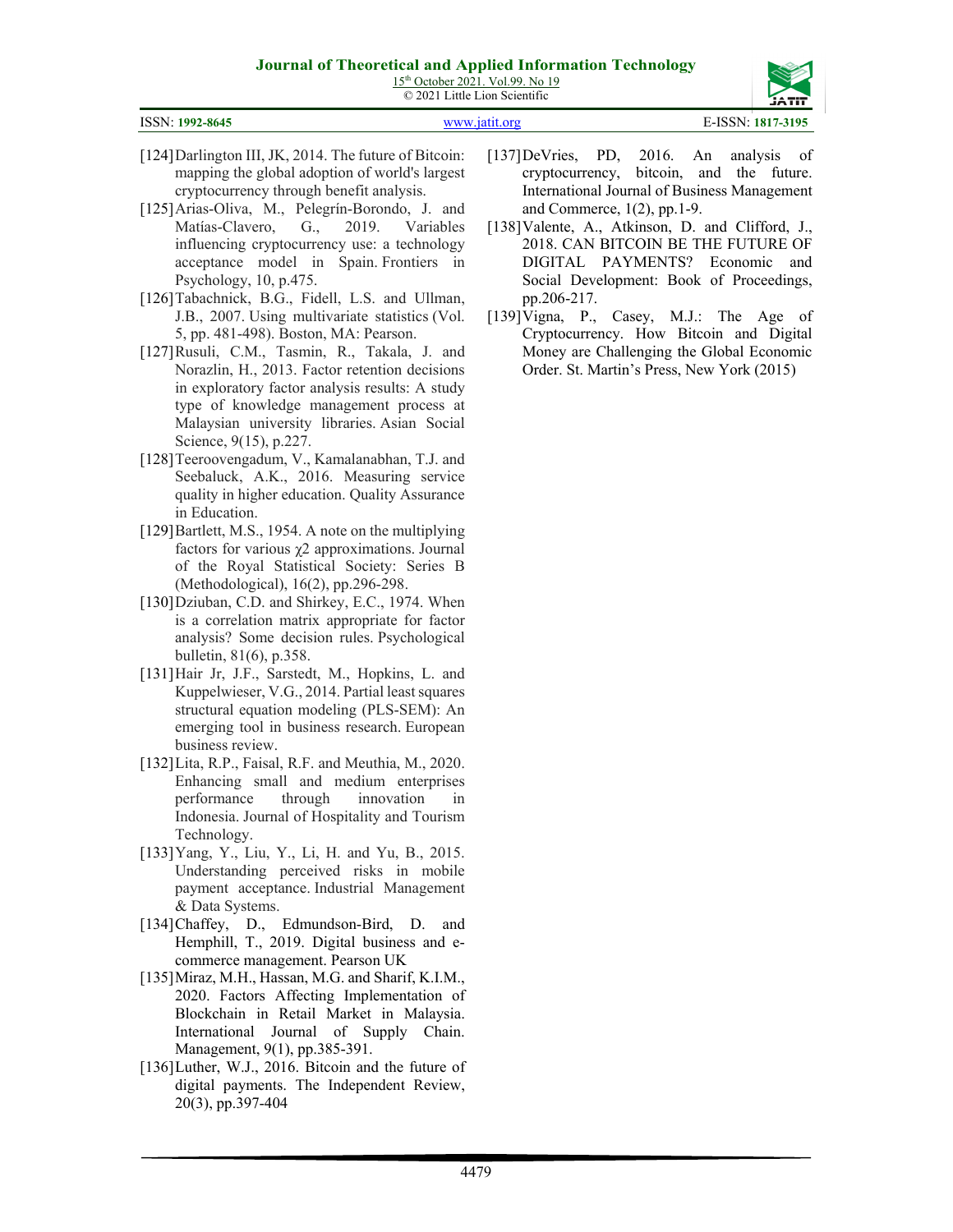

*Figure 3: Bootstrapping Measurement Model*